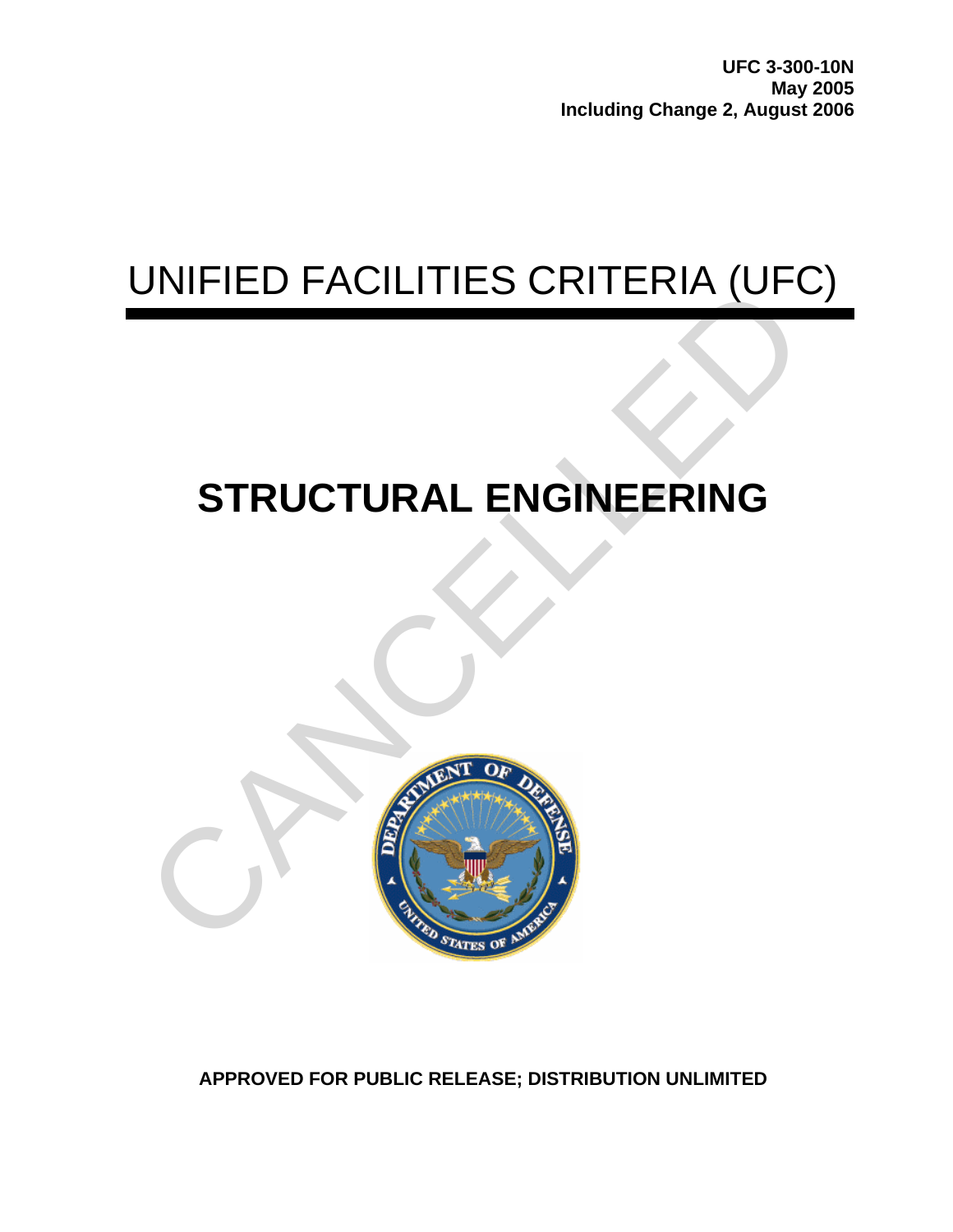# **UNIFIED FACILITIES CRITERIA (UFC)**

# **CRITERIA FORMAT STANDARD**

Any copyrighted material included in this UFC is identified at its point of use. Use of the copyrighted material apart from this UFC must have the permission of the copyright holder.

| copyright noiger.                                     |                  |                                                                                        |  |  |  |
|-------------------------------------------------------|------------------|----------------------------------------------------------------------------------------|--|--|--|
| <b>U.S. ARMY CORPS OF ENGINEERS</b>                   |                  |                                                                                        |  |  |  |
|                                                       |                  | NAVAL FACILITIES ENGINEERING COMMAND (Preparing Activity)                              |  |  |  |
|                                                       |                  | AIR FORCE CIVIL ENGINEER SUPPORT AGENCY                                                |  |  |  |
| Record of Changes (changes are indicated by \1\  /1/) |                  |                                                                                        |  |  |  |
| <b>Change No.</b>                                     | <b>Date</b>      | <b>Location</b>                                                                        |  |  |  |
| $\frac{1}{2}$                                         | Dec 2005         | <b>FOREWORD</b>                                                                        |  |  |  |
|                                                       | <b>July 2006</b> | See changes occurring throughout document as<br>described in "Revision Summary Sheet". |  |  |  |
|                                                       |                  |                                                                                        |  |  |  |



**The format of this document does not conform to UFC 1-300-01.**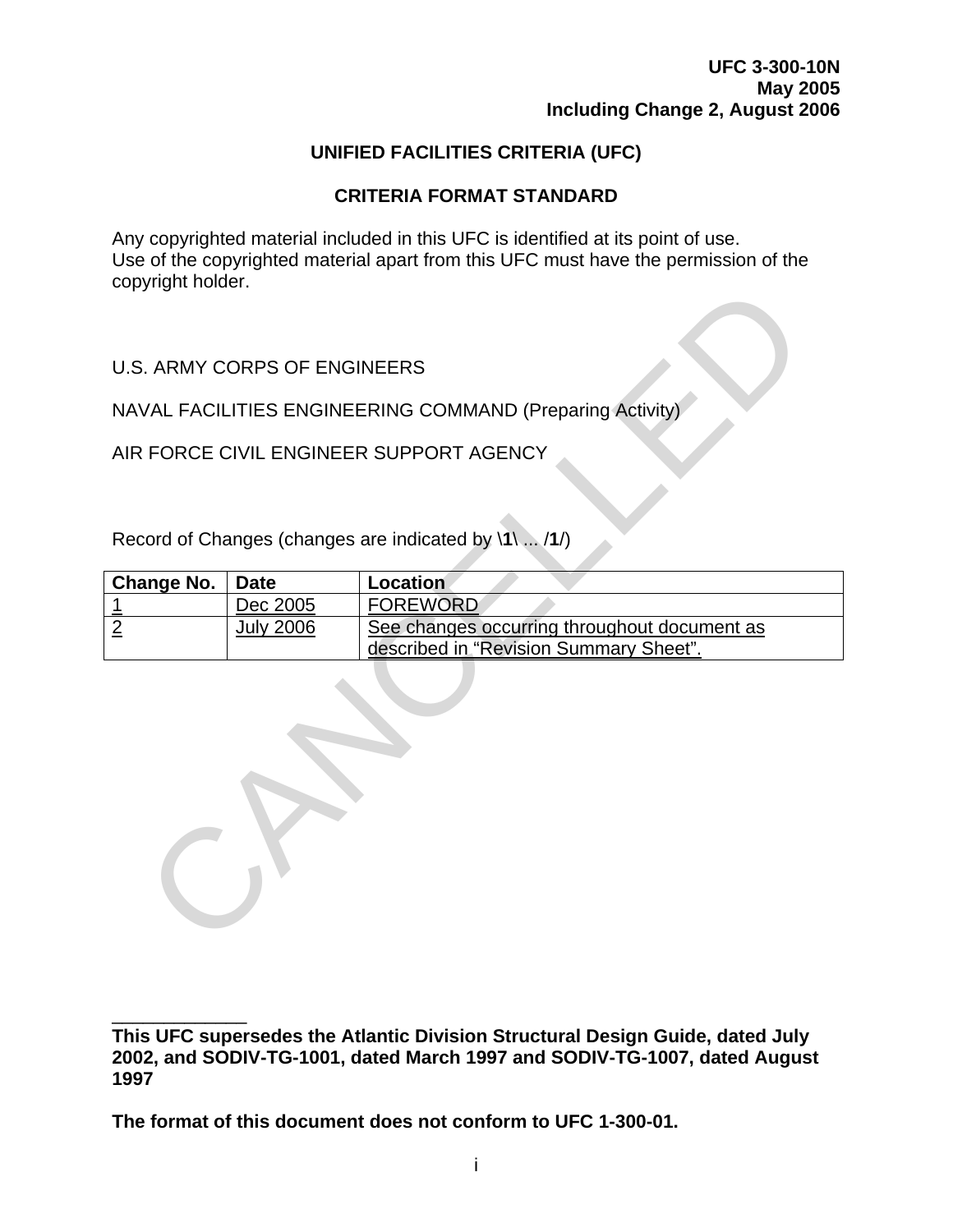## **FOREWORD**

The Unified Facilities Criteria (UFC) system is prescribed by MIL-STD 3007 and provides planning, design, construction, sustainment, restoration, and modernization criteria, and applies to the Military Departments, the Defense Agencies, and the DoD Field Activities in accordance with [USD\(AT&L\) Memorandum](http://www.wbdg.org/pdfs/ufc_implementation.pdf) dated 29 May 2002. UFC will be used for all DoD projects and work for other customers where appropriate. All construction outside of the United States is also governed by Status of forces Agreements (SOFA), Host Nation Funded Construction Agreements (HNFA), and in some instances, Bilateral Infrastructure Agreements (BIA.) Therefore, the acquisition team must ensure compliance with the more stringent of the UFC, the SOFA, the HNFA, and the BIA, as applicable.

UFC are living documents and will be periodically reviewed, updated, and made available to users as part of the Services' responsibility for providing technical criteria for military construction. Headquarters, U.S. Army Corps of Engineers (HQUSACE), Naval Facilities Engineering Command (NAVFAC), and Air Force Civil Engineer Support Agency (AFCESA) are responsible for administration of the UFC system. Defense agencies should contact the preparing service for document interpretation and improvements. Technical content of UFC is the responsibility of the cognizant DoD working group. Recommended changes with supporting rationale should be sent to the respective service proponent office by the following electronic form: Criteria Change [Request \(CCR\)](https://65.204.17.188/projnet/cms/version2/index.cfm?WORKFLOW=CMS_CCRQAdd&Action=IDFORM&SecureTry=1). The form is also accessible from the Internet sites listed below. be used to all those published and work of the United States is also governed by Status of forces. An<br>enturction outside of the United States is also governed by Status of forces<br>rements (SOFA), Host Nation Funded Construc

UFC are effective upon issuance and are distributed only in electronic media from the following source:

• Whole Building Design Guide web site http://dod.wbdg.org/.

Hard copies of UFC printed from electronic media should be checked against the current electronic version prior to use to ensure that they are current.

AUTHORIZED BY:

 $\frac{1}{2}$  ,  $\frac{1}{2}$  ,  $\frac{1}{2}$  ,  $\frac{1}{2}$  ,  $\frac{1}{2}$  ,  $\frac{1}{2}$  ,  $\frac{1}{2}$  ,  $\frac{1}{2}$  ,  $\frac{1}{2}$  ,  $\frac{1}{2}$ DONALD L. BASHAM, P.E.

Chief, Engineering and Construction U.S. Army Corps of Engineers

 $\mathcal{L}$ athlen  $\mathcal{L}$ , forguson KATHLEEN I. FERGUSON, P.E.

The Deputy Civil Engineer DCS/Installations & Logistics Department of the Air Force

 $\bigcup_{\alpha,\alpha}$   $\bigcup_{\alpha}$ 

DR. JAMES W WRIGHT. Chief Engineer Naval Facilities Engineering Command

 $\chi$ 

Dr. GEAT W. MOY, P.E. Director, Installations Requirements and **Management** Office of the Deputy Under Secretary of Defense (Installations and Environment)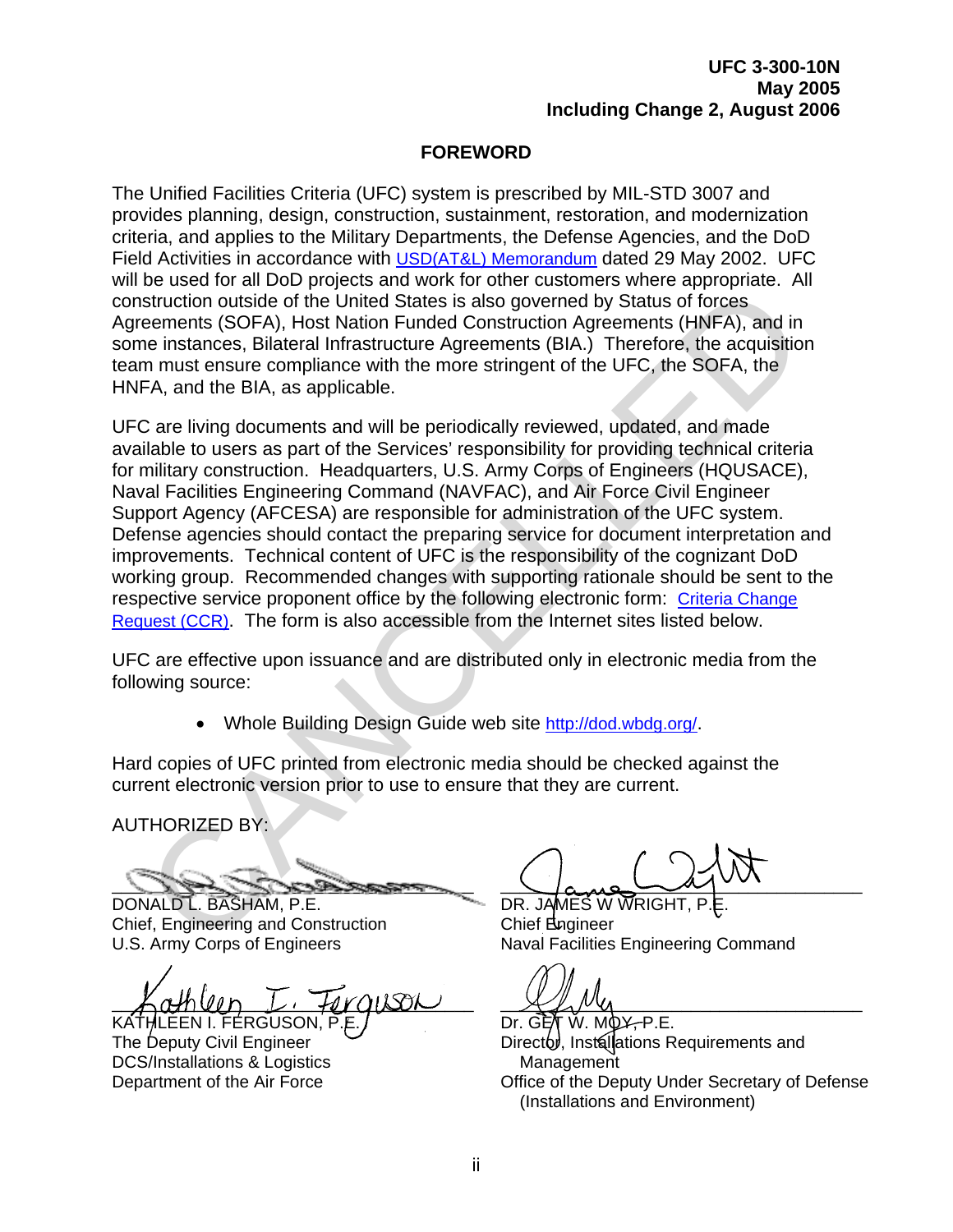## **UNIFIED FACILITIES CRITERIA (UFC) REVISION SUMMARY SHEET**

### **Document:** UFC 1-300-10N **Superseding:**

**Description of Changes:** This update to UFC 3-300-10N incorporates new structural design criteria, deletes other structural design criteria, and separates design criteria from best practices. This format also includes minor editorial changes to correct errors in spelling, grammar and format. Stription of Changes: This update to UFC 3-300-10N incorporates new structure<br>
sign criteria, deletes other structural design criteria, and separates design criteria<br>
in best practices. This format also includes minor edit

## **Reasons for Changes:**

- New design criteria reflect current requirements for structural design for DoD project, and includes criteria that were omitted from the previous version.
- Design criteria that are included in other documents are deleted to avoid conflicts. In particular, criteria that repeat provisions of the International Building Code, UFC 1-200-01, or other referenced UFC's have been deleted.
- References to NAVFAC or NAVFAC divisions have been deleted to allow the document to be used by all services.
- Previous criteria that are not mandatory, but reflect "best practices" or lessons learned, have been moved into Appendix B.

**Impact:** There are negligible cost impacts. However, the following benefits should be realized.

- The UFC should be easier to use, since criteria from other documents have been deleted.
- The UFC may now be cited by all services.
- Non-mandatory "best practices" are clearly identified.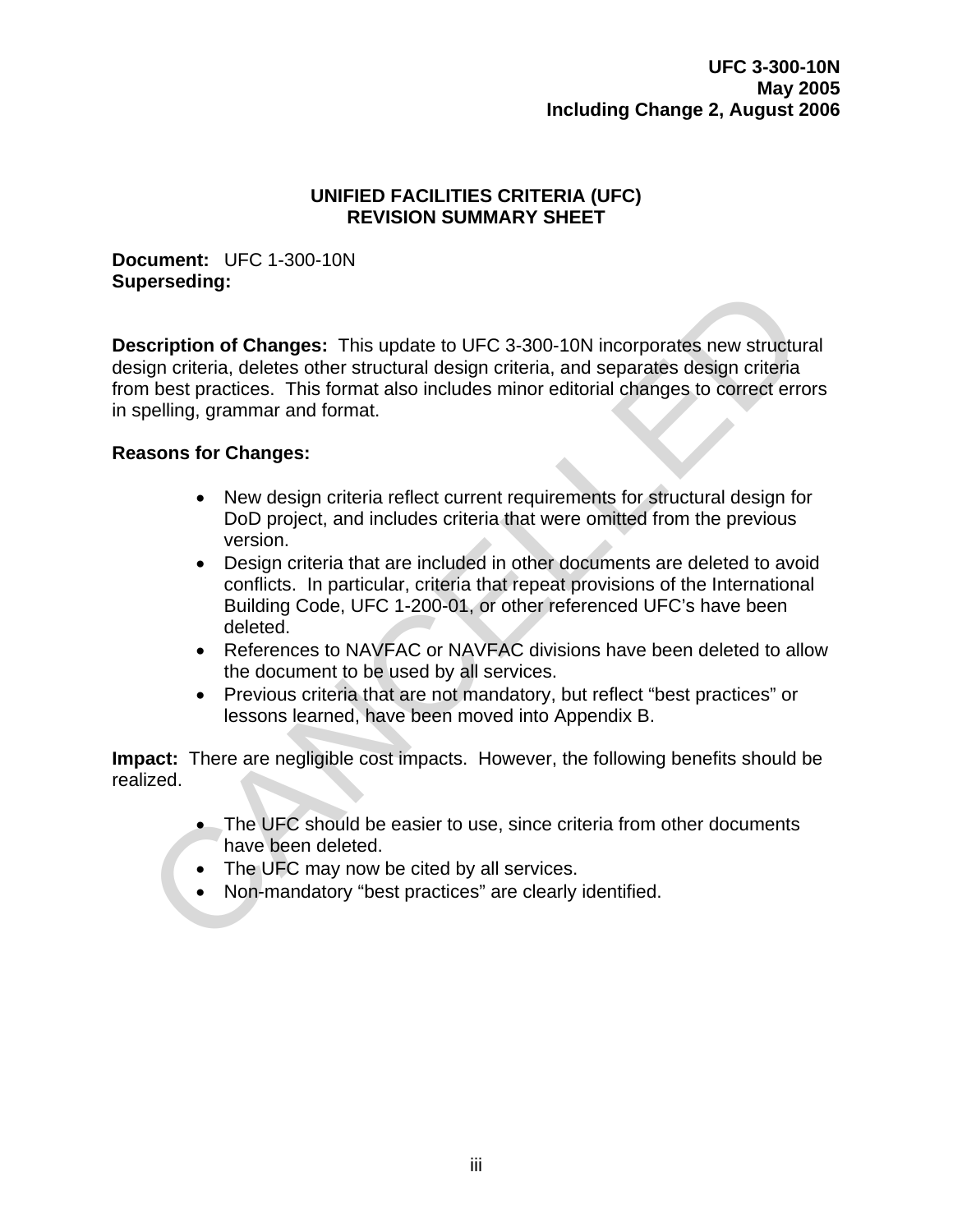# **CONTENTS**

|            |                                                    | <u>Page</u> |
|------------|----------------------------------------------------|-------------|
|            |                                                    |             |
| $1 - 1$    |                                                    |             |
| $1 - 2$    |                                                    |             |
| $1 - 3$    |                                                    |             |
| $1 - 4$    |                                                    |             |
|            |                                                    |             |
|            |                                                    |             |
| $2 - 1$    |                                                    |             |
| $2 - 1.1$  |                                                    |             |
| $2 - 1.2$  |                                                    |             |
| $2 - 1.3$  |                                                    |             |
| $2 - 1.4$  |                                                    |             |
| $2 - 1.5$  |                                                    |             |
| $2 - 1.6$  |                                                    |             |
| $2 - 2$    |                                                    |             |
| $2 - 2.1$  |                                                    |             |
| $2 - 2.2$  |                                                    |             |
| $2 - 2.3$  |                                                    |             |
| $2 - 2.4$  |                                                    |             |
| $2 - 2.5$  |                                                    |             |
| $2 - 2.6$  |                                                    |             |
| $2 - 2.7$  |                                                    |             |
| $2 - 2.8$  |                                                    |             |
| $2 - 2.9$  |                                                    |             |
| $2 - 2.10$ |                                                    |             |
| $2 - 2.11$ | Delegate-Engineered Systems or Component Parts.  8 |             |
| $2 - 2.12$ |                                                    |             |
| $2 - 2.13$ |                                                    |             |
| $2 - 3$    |                                                    |             |
| $2 - 3.1$  |                                                    |             |
|            |                                                    |             |
|            |                                                    | 12          |
| $3-1$      |                                                    |             |
| $3-2$      |                                                    |             |
| $3 - 2.1$  |                                                    |             |
| $3 - 3$    |                                                    |             |
| $3 - 4$    |                                                    |             |
| $3-5$      |                                                    |             |
|            |                                                    |             |
|            |                                                    |             |
| $4 - 1$    | DESIGN-BUILD DOCUMENTATION REQUIREMENTS.  16       |             |
| $4 - 2$    |                                                    |             |
|            |                                                    |             |
| $4 - 2.1$  |                                                    |             |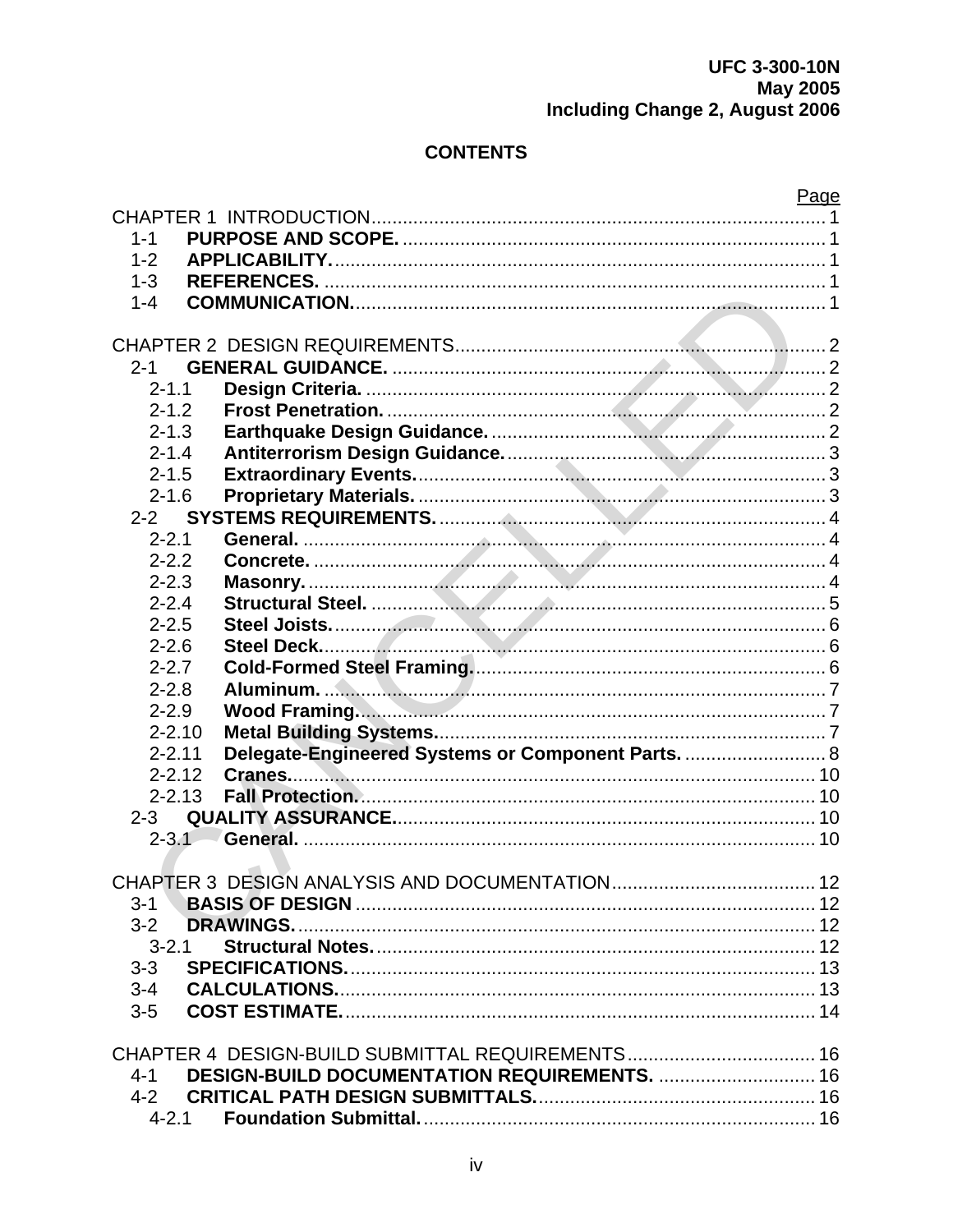| $4 - 2.2$<br>$4 - 2.3$<br>$4 - 2.4$<br>$4 - 3.1$ |    |
|--------------------------------------------------|----|
|                                                  | 22 |
|                                                  |    |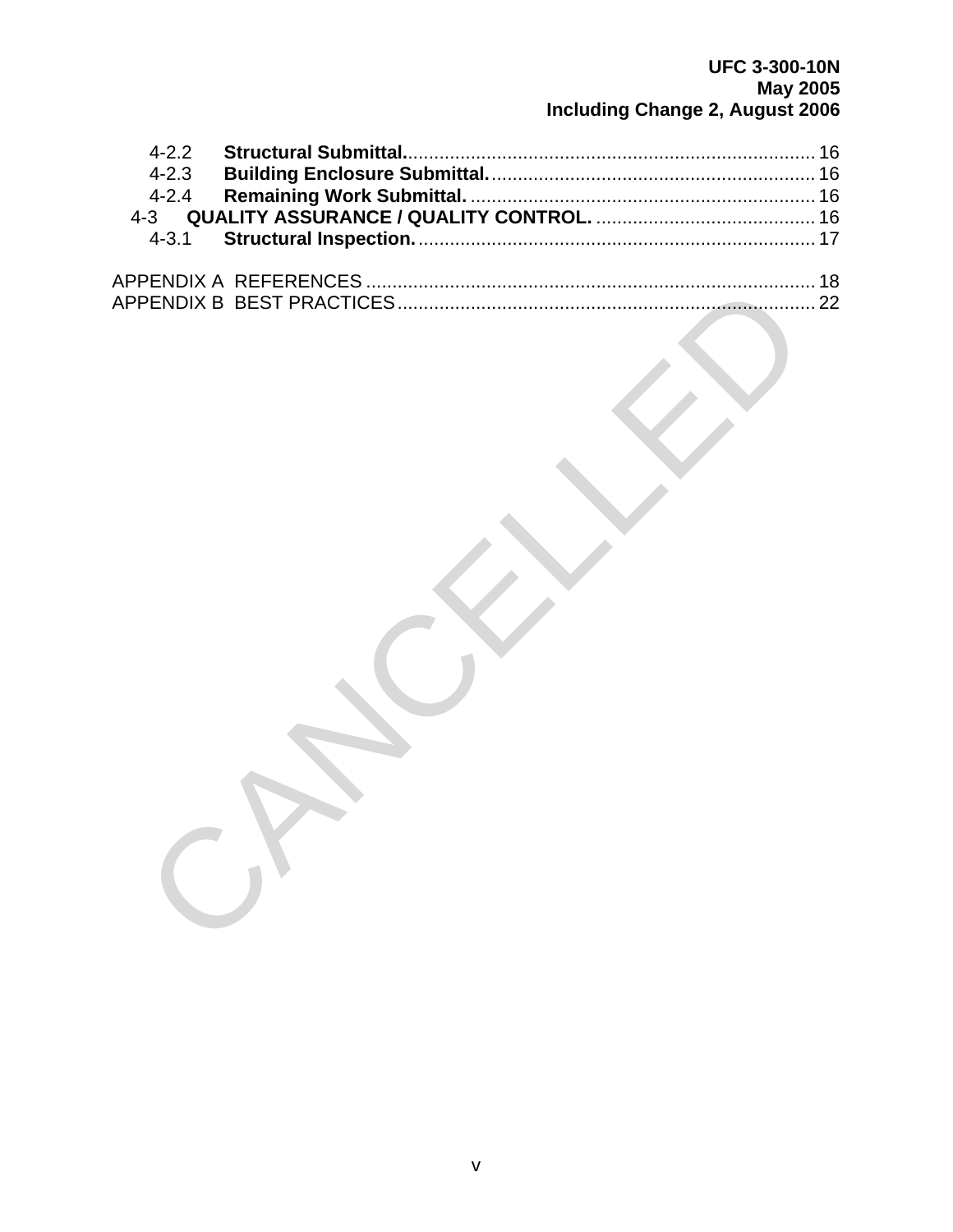# **CHAPTER 1 INTRODUCTION**

# <span id="page-6-0"></span>1-1 **PURPOSE AND SCOPE.**

The purpose of this UFC is to provide technical guidance and outline technical requirements for the more typical aspects of the structural engineering design portion of Architect/Engineer (A/E) contracts for the Naval Facilities Engineering Command (NAVFAC). The information provided in this guide must be utilized by structural engineers in the development of the plans, specifications, calculations, and Design-Build Request for Proposals (RFP) and must serve as the minimum engineering design requirements. Project conditions may dictate the need for design that exceeds these minimum requirements.

## 1-2 **APPLICABILITY.**

This UFC applies to all NAVFAC Facilities Engineering Command (FEC) or Engineering Field Division / Engineering Field Activity (EFD / EFA) and their contractors that are preparing construction contract documents and specifications for all projects on military installations under the Naval Facilities Engineering Command. It is applicable to the traditional engineering services customary for Design-Bid-Build construction contracts and for Design-Build construction contracts. NVFAC). The information provided in this guide must be utilized by structural<br>
interaction to the plane, specifications, calculations, and Design-<br>
inferences in the development of the plane, specifications, calculations,

## 1-3 **REFERENCES.**

Appendix A contains the list of references used in this UFC. Furthermore, this UFC references UFC 1-200-01, *General Building Requirements*, as applicable, except as modified herein. This UFC contains requirements for facilities and professional services for the Navy only.

## 1-4 **COMMUNICATION.**

Direct communication with the government's project manager and structural reviewer is encouraged. This may avoid unnecessary re-submittal of plans and specifications due to a misunderstood comment. The reviewer's name, phone number and email address can be found on the comment sheets.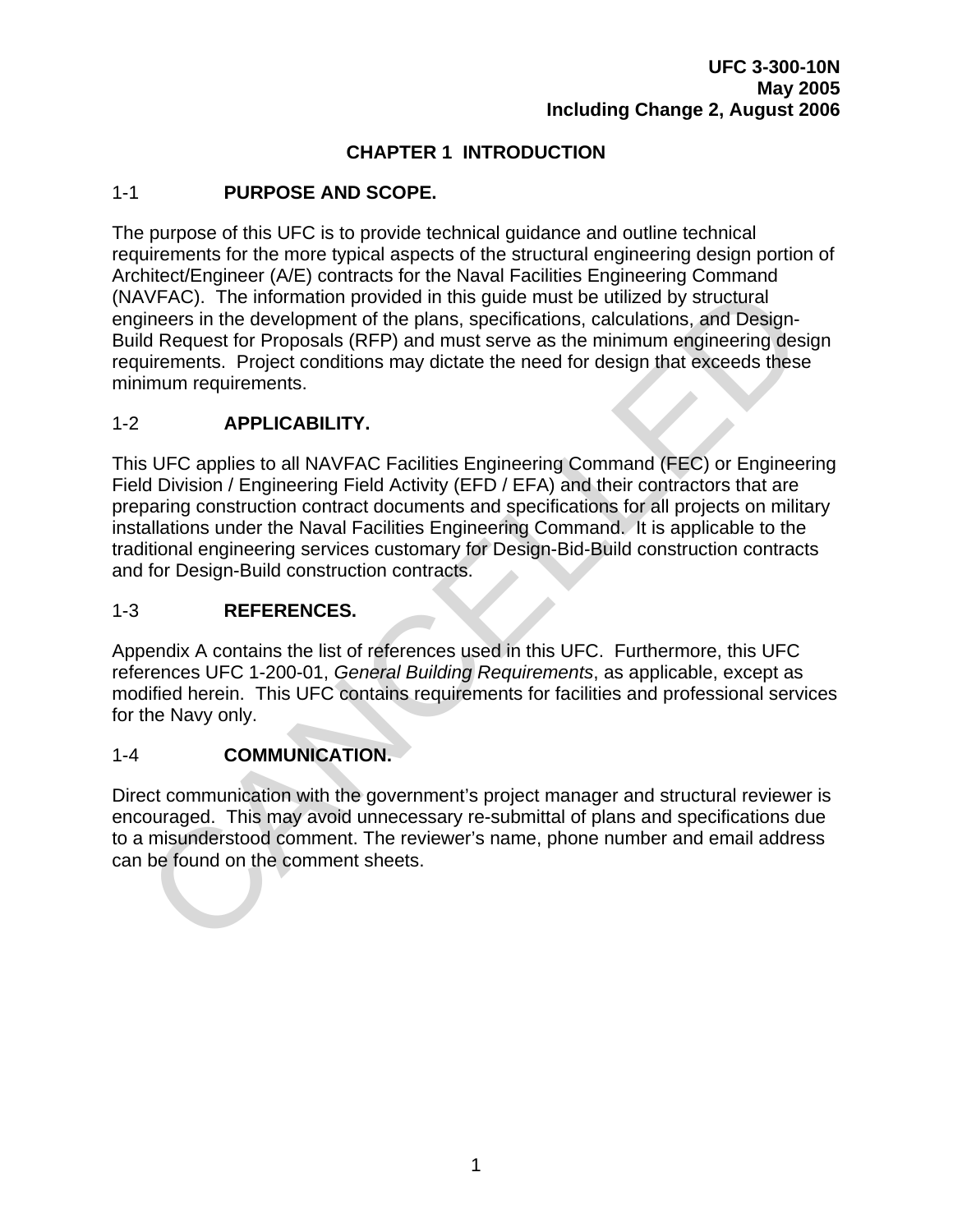# **CHAPTER 2 DESIGN REQUIREMENTS**

# <span id="page-7-0"></span>2-1 **GENERAL GUIDANCE.**

## 2-1.1 **Design Criteria.**

All structural design must be in accordance with UFC 1-200-01 as modified below. The design of piers and wharfs must be in accordance with UFC 4-150-01, *Design: Piers and Wharfs*. Where newer versions of the codes or standards that are referenced in the International Building Code are available, the newer versions may be used with the approval of the Contracting Officer.

## 2-1.2 **Frost Penetration.**

Depths to the frost line are provided for specific locations in UFC 3-310-01, *Design: Structural Load Data*. The minimum depth of footings when not governed by frost penetration requirements must be 300 mm (12 inches).

## 2-1.3 **Earthquake Design Guidance.**

All earthquake design must be in accordance with UFC 1-200-01. (UFC 3-310-04 is under development at the publication date of this UFC, and when complete will provide additional earthquake design guidance.)

The minimum requirements for assessing and enhancing the seismic safety of existing buildings within the United States, its territories and possessions is defined in ICSSSC RP6 / NISTIR 6762. The minimum requirements for assessing and enhancing the seismic safety of existing buildings at all other locations is defined by the "NAVFAC Seismic Hazards Mitigation Program for Facilities Outside of the Continental United States, its Territories and Possessions," dated March 2000; as modified below: ign of piers and wharfs must be in accordance with UFC 4-150-01, *Design: Piers*<br> *Wharfs.* Where newer versions of the codes or standards that are referenced in<br>
methods. Where newer versions of the codes or standards tha

- All "Standard Occupancy" buildings located in regions of Low Seismic Hazard Potential shall be exempted from the Seismic Hazards Mitigation Program
- For locations outside of the United States, its territories and possessions, UFC 3- 310-01 shall be used to determine the potential Seismic Loading. The Seismic Hazard Potential shall be defined as High, Moderate, or Low based upon the **10/50 S<sub>S</sub>** and the **10/50 S**<sub>1</sub> spectral response accelerations adjusted to reflect site class effects, and utilizing the following relationships:
	- High Seismic Hazard Potential:  $(10/50)$  S<sub>MS</sub> >= 0.50g and  $(10/50)$  S<sub>M1</sub> >= 0.20g
	- Moderate Seismic Hazard Potential:  $0.167 \leq (10/50)$  S<sub>MS</sub>  $< 0.50q$  or  $0.067 \leq (10/50) S_{M1} < 0.20g$
	- Low Seismic Hazard Potential:  $(10/50)$  S<sub>MS</sub> < 0.167g and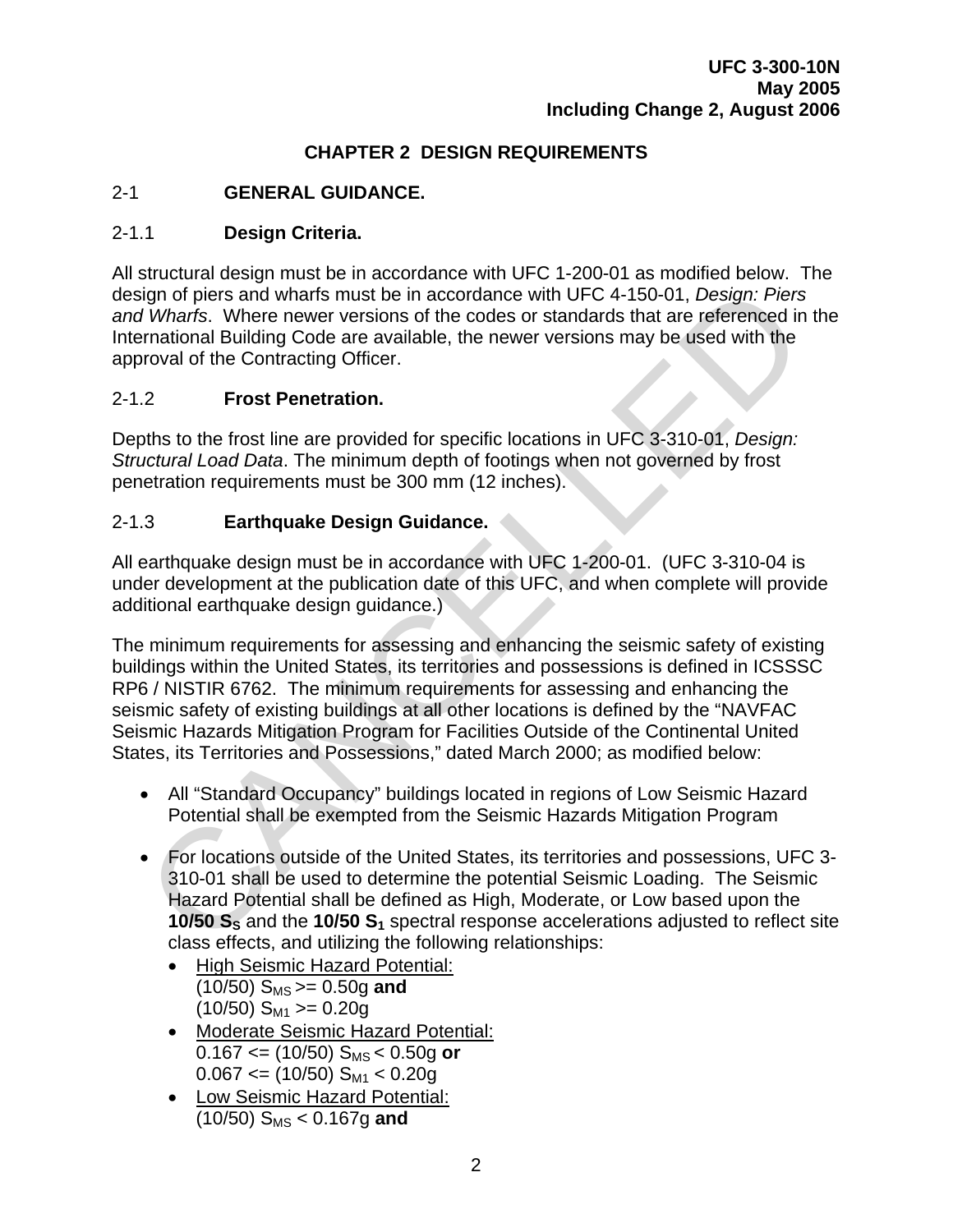$(10/50)$  S<sub>M1</sub> < 0.067g

<span id="page-8-0"></span>• Seismic evaluation of existing buildings shall be in accordance with ASCE 31-03. Rehabilitation of existing buildings for seismic loads shall be in accordance with FEMA 356.

## 2-1.4 **Antiterrorism Design Guidance.**

Structural design for Antiterrorism must be in accordance with UFC 4-010-01, *DoD Minimum Antiterrorism Standards for Buildings*.

2-1.4.1 **Progressive Collapse Prevention.** Structural design for Progressive Collapse Prevention must be in accordance with UFC 4-023-03, *Design of Buildings to Resist Progressive Collapse*.

## 2-1.5 **Extraordinary Events.**

When specifically required, strength and stability must be checked to ensure that structures are capable of withstanding the effects of extraordinary (i.e. low probability) events such as fires, explosions and vehicular impact.

## 2-1.6 **Proprietary Materials.**

Design values for proprietary materials must be obtained from International Code Council – Evaluation Services (ICC-ES) Evaluation Reports. Proprietary materials must not be used without prior approval of the Contracting Officer. Contract design for Antiternorism Text and a laccordance with UFC 4-010-01, *DoD*<br>
Contrar Antiterrorism Standards for Buildings.<br>
4.1 **Progressive Collapse Prevention.** Structural design for Progressive<br>
lapse Prevention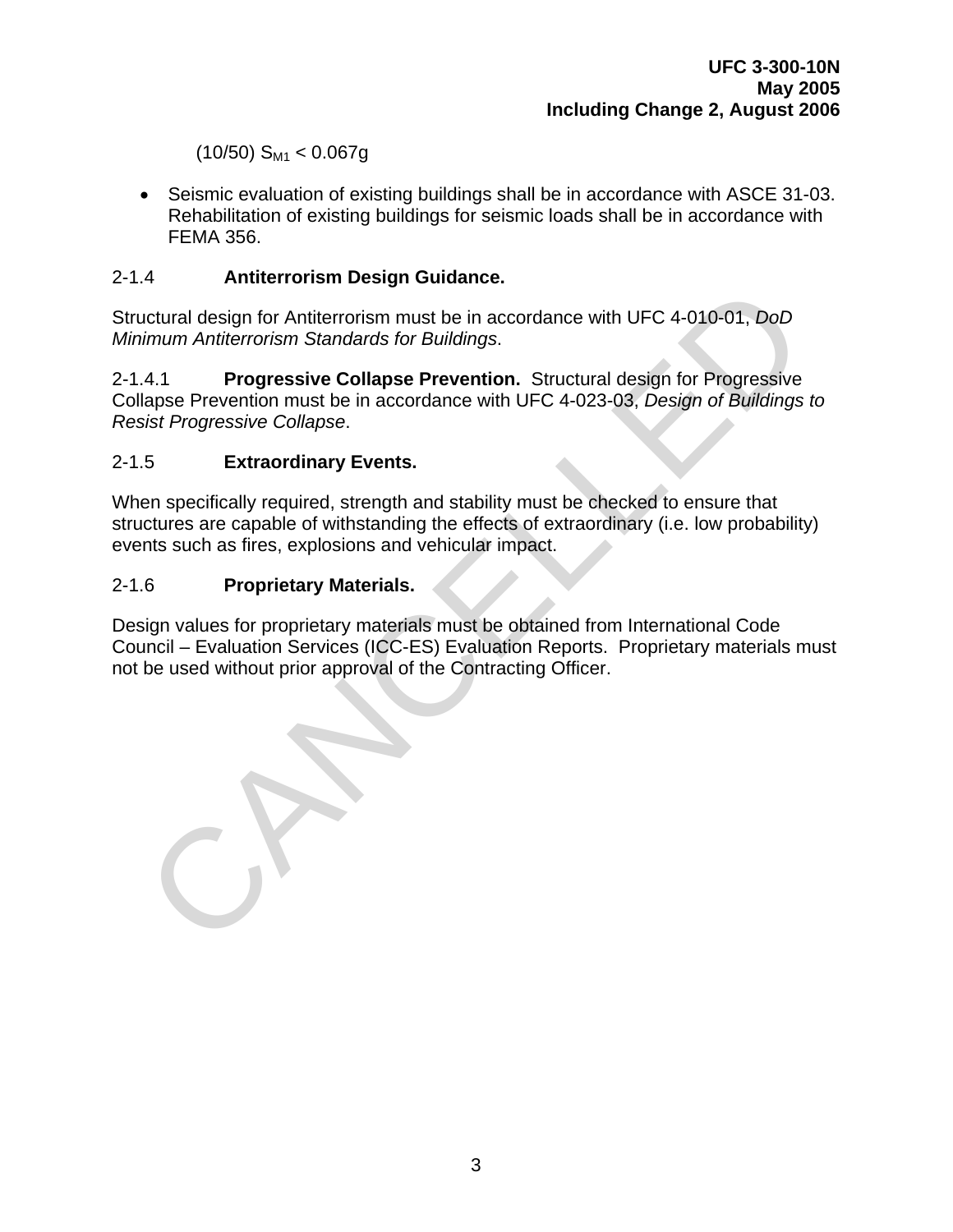## <span id="page-9-0"></span>2-2 **SYSTEMS REQUIREMENTS.**

## 2-2.1 **General.**

2-2.1.1 Requirements listed below are minimum. Design loads and conditions may demand designs that exceed these minimum requirements. Design calculations must include a source for all design forces/stresses used that are not governed by industry standards defined in this document.

2-2.1.2 Accomplish work in accordance with publications listed except as modified herein. Consider the advisory or recommended provisions to be mandatory, as though the word "must" had been substituted for the words "should", or "could", or "may", wherever they appear. Interpret reference to the "Building Official", the "Structural Engineer", and the "Architect/Engineer" to mean the Contracting Officer. State and the action of the process and produced in accordance with properties a model in this document.<br>
The consider the actiony or recommended provisions to be mandatory, as thou word "must" had been substituted for the

#### 2-2.2 **Concrete.**

2-2.2.1 Unless otherwise noted herein, all concrete design and construction must be in accordance with UFC 1-200-01.

2-2.2.2 Concrete construction must be in accordance with ACI 301.

2-2.2.3 Concrete floors and slabs must be in accordance with ACI 302.1R.

2-2.2.4 Concrete construction tolerances must be in accordance with ACI 117.

2-2.2.5 Vapor retarders, when required, must not be less than 0.25mm (10 mils) thick.

2-2.2.6 For concrete floor slabs on ground, the location of construction joints and control joints must be coordinated with joints in any hard-surface finish flooring.

2-2.2.7 All prestressed, precast structural concrete members must be manufactured in a plant certified by the Prestressed Concrete Institute (PCI) in the appropriate category.

2-2.2.8 Epoxy-coated reinforcing steel must be produced in accordance with ASTM A934 in plants certified by the Concrete Reinforcing Steel Institute (CRSI) for fusion-bonded epoxy coatings applied after fabrication.

#### 2-2.3 **Masonry.**

2-2.3.1 Unless otherwise noted herein, all masonry design and construction must be in accordance with UFC 1-200-01.

2-2.3.2 All concrete masonry must have a specified compressive strength (f'm) of not less than 10.3 MPa (1,500 psi).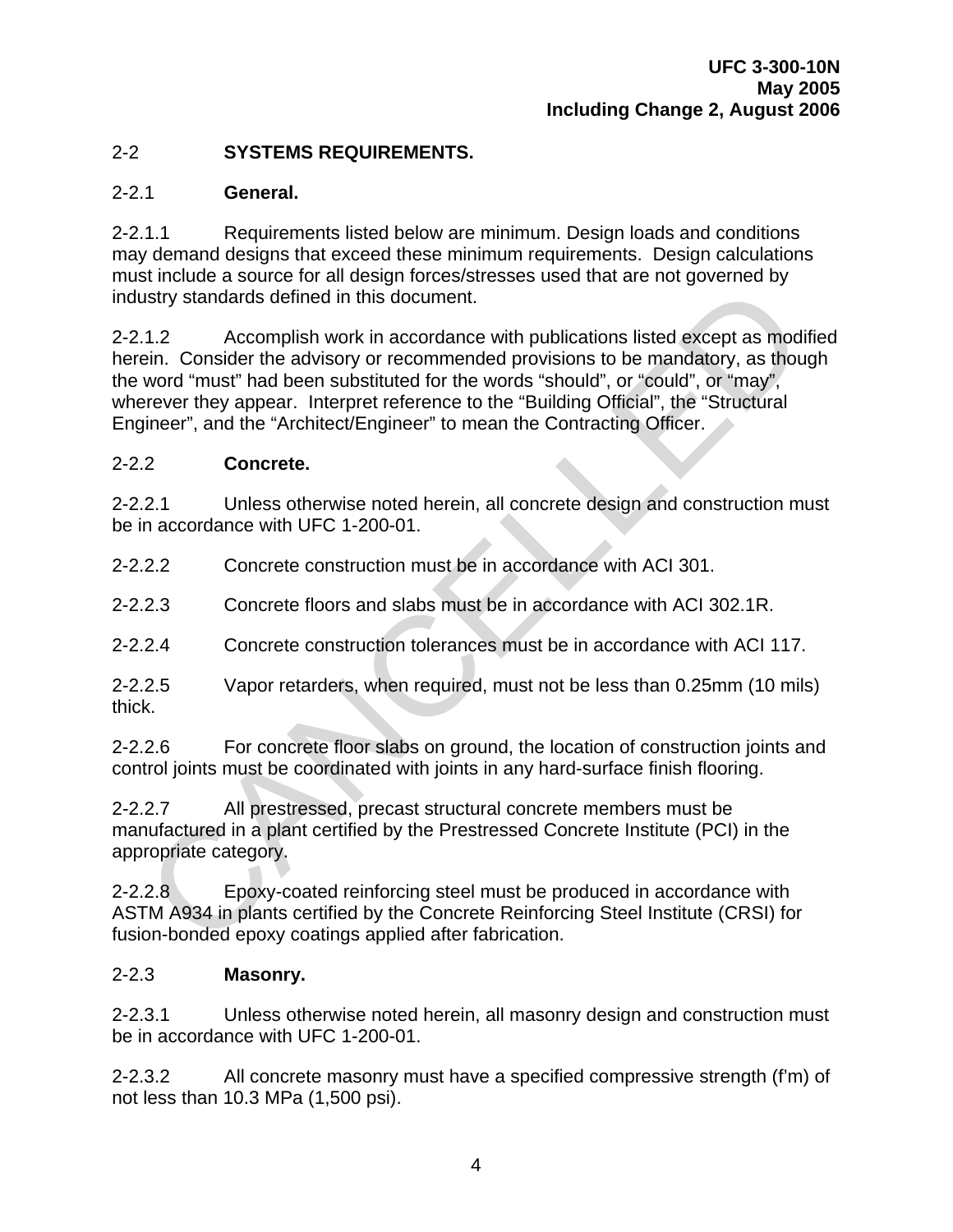<span id="page-10-0"></span>2-2.3.3 All clay masonry must have a specified compressive strength (f'm) of not less than 6.9 MPa (1,000 psi).

2-2.3.4 Provide control joints in masonry walls in accordance with NCMA Tek 10- 2B or Tek 10-3 and BIA Technical Notes 18A. The structural engineer must coordinate with the architect to assure that the requirements for masonry control and expansion joints are clearly shown on the construction drawings.

2-2.3.5 Concrete masonry unit foundation walls below grade must be completely filled with grout.

2-2.3.6 Shear walls must use running bond construction.

2-2.3.7 Air spaces, cavities, chases, expansion joints, and spaces to be grouted must be kept free from mortar and other debris.

2-2.3.8 Provide anchors and ties for cavity walls. Do not use corrugated metal ties or ties with an integral drip in cavity walls.

## 2-2.4 **Structural Steel.**

2-2.4.1 Unless otherwise noted herein, all structural steel design and construction must be in accordance with UFC 1-200-01.

2-2.4.2 Refer to FEMA 350, FEMA 351, FEMA 352, FEMA 353, FEMA 355, and 2002 AISC Seismic Provisions for Structural Steel Buildings for additional seismic design guidance for structural steel buildings.

2-2.4.3 Structural steel fabrication and erection procedures must be in accordance with AISC Code of Standard Practice.

2-2.4.4 Structural steel framing systems must be designed for vibration serviceability due to human activity in accordance with AISC Steel Design Guide 11.

2-2.4.5 Provide Direct Tension-Indicating (DTI) washers at all bolted connections.

2-2.4.6 Any single panel point of the lower chord of exposed roof joists or trusses or any point along the length of exposed primary structural members supporting roofs over manufacturing, storage and warehousing, or maintenance shops must be capable of safely supporting a suspended concentrated load of 8.90 kN (2000 pounds) in addition to dead loads. For all other occupancies, a concentrated load of 0.89 kN (200 pounds) must be used instead of 8.90 kN (2,000 pounds). 3.5<br>
and electrical smust use running ond construction.<br>
3.6 Concrete masonny unit foundation walls below grade must be completed with grout.<br>
3.7 Air spaces, cavities, chases, expansion joints, and spaces to be groute<br>
3.

2-2.4.7 All structural steel exposed to the weather must adequately protected to prevent corrosion. All galvanized structural steel must in accordance with ASTM A123/123M or ASTM A153/153M, as applicable. Galvanize after fabrication where practicable. Repair galvanized coatings using ASTM A780 zinc-rich paint for galvanizing damaged by handling, transporting, cutting, welding, or bolting.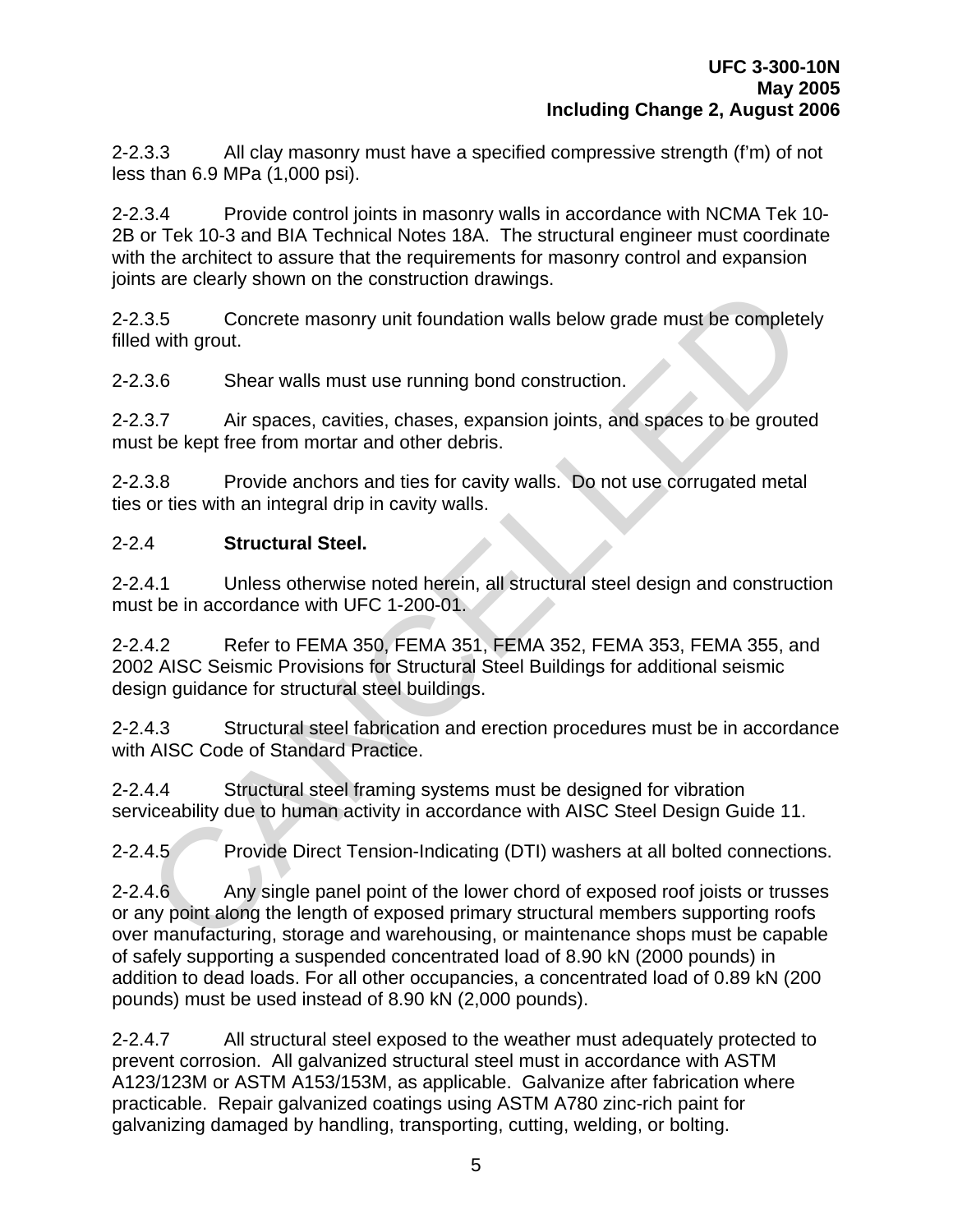<span id="page-11-0"></span>2-2.4.8 All weld metal and base metal subjected to cyclic tension must be supplied with "charpy" V-notch testing in accordance with ASTM A6 supplementary requirement SS. (5 specimen option). The impact test must meet a minimum average value of 27.1 Joules (20 ft-lbs) absorbed energy at –18 degrees C (0 degrees F).

## 2-2.5 **Steel Joists.**

Unless otherwise noted herein, all steel joist design and construction must be in accordance with UFC 1-200-01.

## 2-2.6 **Steel Deck.**

2-2.6.1 Unless otherwise noted herein, all steel deck design and construction must be in accordance with UFC 1-200-01.

2-2.6.2 Steel form decks must be a minimum of 0.378mm (0.149 inches -28 gage) thick. Roof and composite decks must be a minimum 0.909 mm (0.0358 inches – 20 gage) thick.

2-2.6.3 At a minimum, all steel deck must be galvanized in accordance with ASTM A 653/653M G60 specifications. For steel deck exposed to spray from salt, salt water, brackish water, or seawater provide ASTM A 653/653M G90 galvanizing.

## 2-2.7 **Cold-Formed Steel Framing.**

2-2.7.1 Unless otherwise noted herein, all cold-formed steel framing design and construction must be in accordance with UFC 1-200-01.

2-2.7.2 Design using cold-formed steel studs and joists must comply with material specifications, nomenclature, section properties, and load tables found in SSMA Product Technical information.

2-2.7.3 Minimum thickness of cold-formed steel framing members to be welded must be  $1.44$  mm (0.0566 inches  $-16$  gage) thick.

2-2.7.4 All cold-formed steel-framed walls must be anchored to foundations with galvanized anchors as needed to resist the design forces. Anchors for exterior walls, interior load-bearing walls, and shear walls must not be less than 12.7mm (1/2 inch) diameter embedded anchor bolts, expansion bolts, or adhesive anchor system with 101mm (4 inches) embedment spaced a maximum of 1219mm (48 inches) on center. Anchors for interior non-bearing, non-shearwall partitions must not be less than 10mm (3/8 inch) diameter embedded anchor bolts, expansion anchors, or adhesive anchor systems with 101mm (4 inch) embedment spaced a maximum of 1219mm (48 inches) on center, or with 3.7mm (0.145 inch) diameter powder-actuated fasteners spaced at 610mm (24 inches) on center. ess otherwise noted herein, all steel joist design and construction must be in<br>ordance with UFC 1-200-01.<br>
6. Steel Deck.<br>
6.1 Unless otherwise noted herein, all steel deck design and construction<br>
1.6. Steel Deck.<br>
6.1 Un

2-2.7.5 Cold-formed steel members must be connected with screw fasteners or by welding. The use of "pneumatic nailing" is not permitted.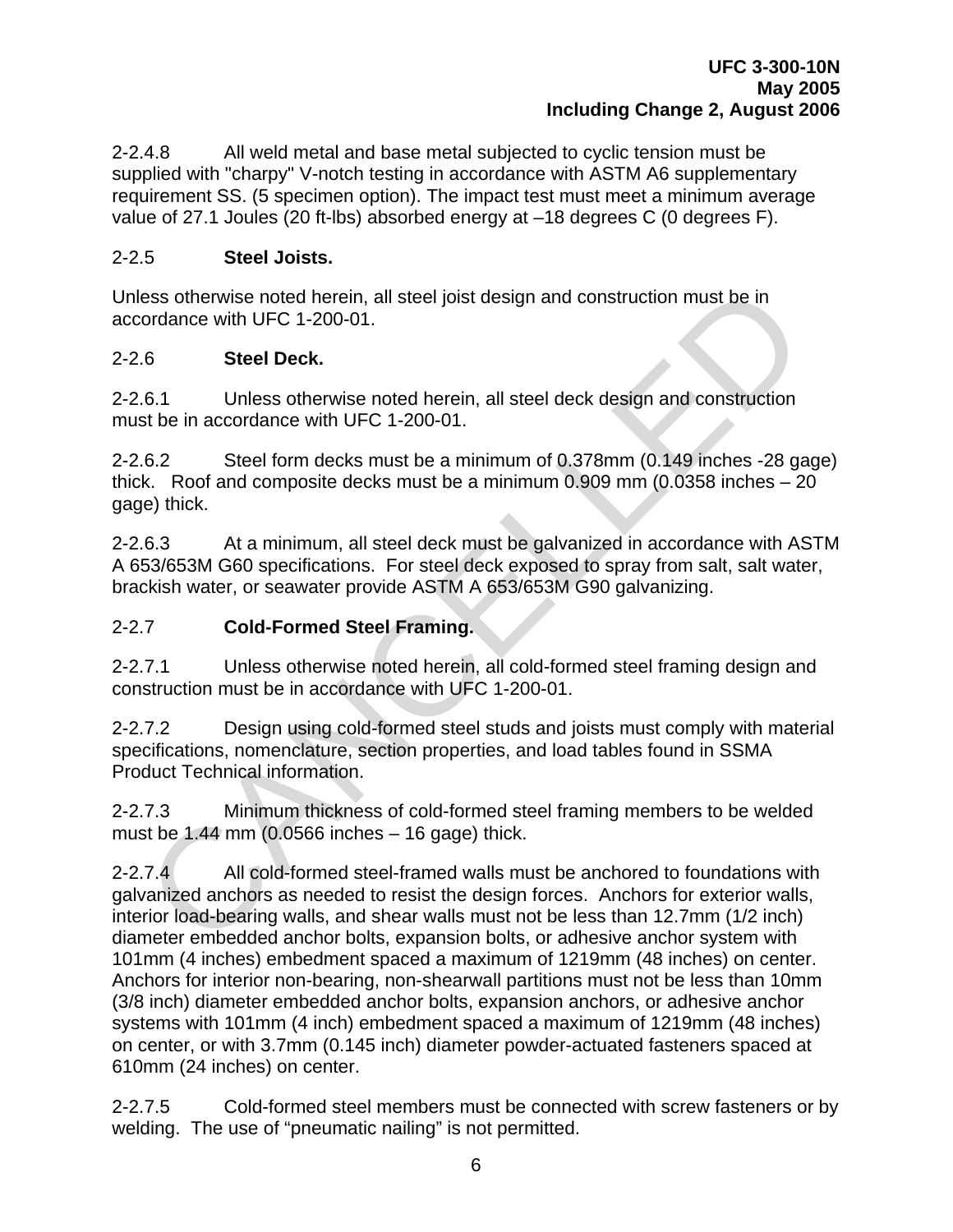<span id="page-12-0"></span>2-2.7.6 For cold-formed steel members exposed to spray from salt, salt water, brackish water, or seawater provide G90 galvanizing, and connect with corrosionresistant fasteners.

## 2-2.8 **Aluminum.**

Unless otherwise noted herein, all aluminum design and construction must be in accordance with UFC 1-200-01.

## 2-2.9 **Wood Framing.**

2-2.9.1 Unless otherwise noted herein, all wood framing design and construction must be in accordance with UFC 1-200-01.

2-2.9.2 The minimum thickness of wood structural panels used for horizontal or vertical diaphragms must be 12.7mm (1/2 inch).

2-2.9.3 All wood-framed walls must be anchored to foundations with galvanized anchors as needed to resist the design forces. Anchors for exterior walls, interior loadbearing walls, and shear walls must not be less than 12.7mm (1/2 inch) diameter embedded anchor bolts, expansion bolts, or adhesive anchor system with 102mm (4 inches) embedment spaced a maximum of 1219mm (48 inches) on center. Anchors for interior non-bearing, non-shearwall partitions must not be less than 10mm (3/8 inch) diameter embedded anchor bolts, expansion anchors, or adhesive anchor systems with 102mm (4 inch) embedment spaced a maximum of 1219mm (48 inches) on center, or with 3.7mm (0.145 inch) diameter powder-actuated fasteners spaced at 610mm (24 inches) on center. ordance with UFC 1-200-01.<br>
9 Wood Framing.<br>
9.1 Wood Framing.<br>
9.1 Unless otherwise noted herein, all wood framing design and construction<br>
1.9.2 The minimum thickness of wood structural panels used for horizontal of<br>
1.9

## 2-2.10 **Metal Building Systems.**

2-2.10.1 All metal buildings must be designed, detailed, fabricated, and erected in accordance with the *MBMA Metal Building Systems Manual*, and with the requirements of paragraph 2-2.11.

2-2.10.2 Metal building systems that contain and support overhead cranes must comply with the requirements of paragraph 2-2.12.

2-2.10.3 The metal building fabricator must be certified through the AISC Plant Quality Certification Program in the MB category.

2-2.10.4 The structural engineer-of-record must design the building foundation and anchor rod embedment, based on assumed calculated loads or loads provided by a metal building representative. After the metal building supplier submits shop drawings and design analyses for the metal building, the structural engineer-of-record must verify that under all loading conditions, the loads imposed by the metal building system onto the foundation and anchor rods do not exceed the design capacity of the foundation system.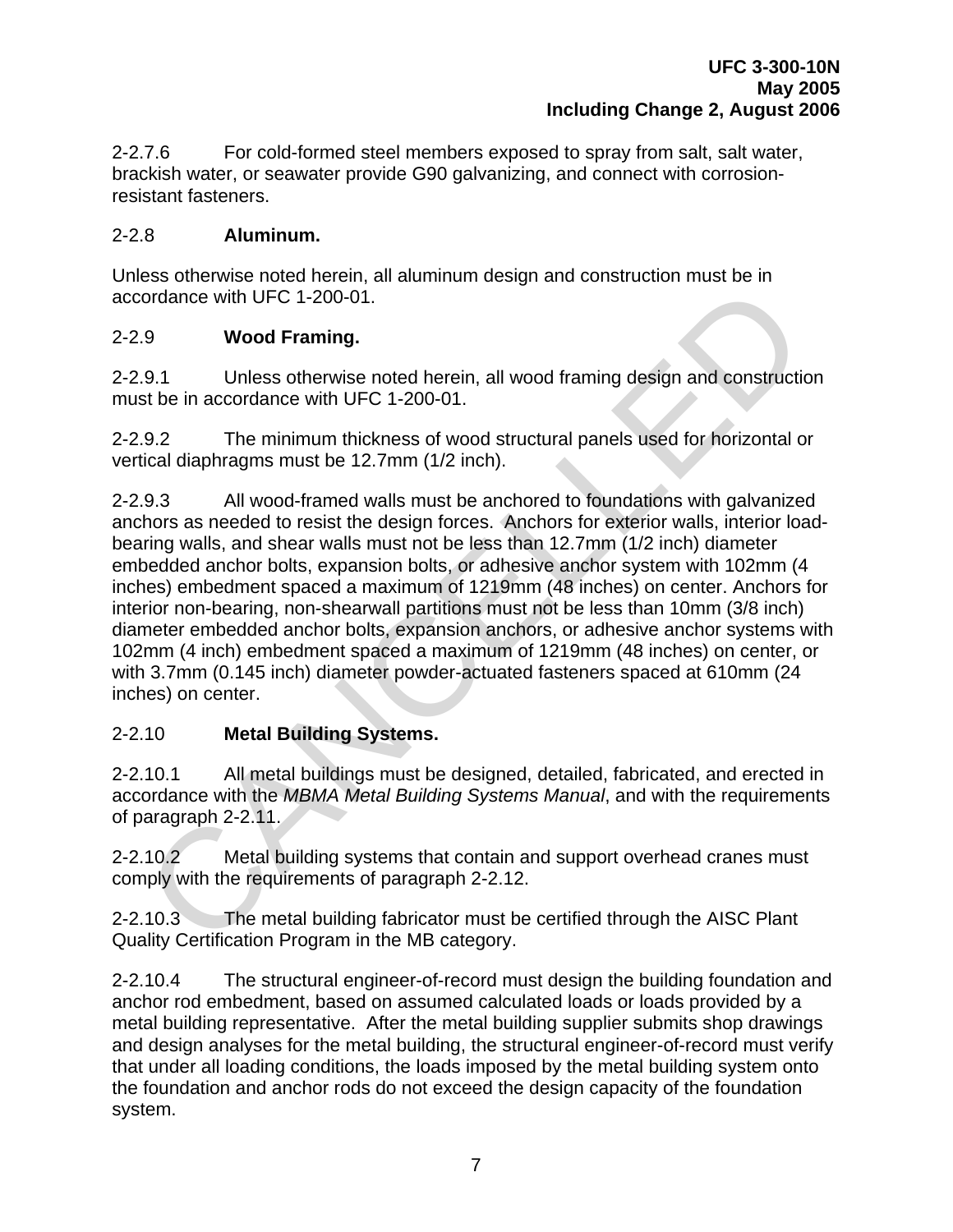<span id="page-13-0"></span>2-2.10.5 Due to the relatively high lateral drift allowances for pre-engineered structures in the MBMA specifications, the use of masonry veneers and masonry exterior enclosures must be avoided for metal building systems unless the structural engineer-of-record demonstrates by a relative stiffness analysis that the building displacements and veneer backing displacements will not damage the masonry. Design and construction of masonry veneers must comply with the requirements of UFC 1-200-01 and ACI 530.

2-2.10.6 Metal building systems must not be attached to existing structures unless the transfer of lateral loads into the existing structures has been accounted for in modifications to the existing structural system.

2-2.10.7 Where additions or interior modifications are to be made to an existing metal building, the new construction must be separated from the existing structure, so that no new loads are applied to the existing framing, unless the metal building was designed for the additional loads, or the Structural Engineer determines by calculation that the existing structure can safely support the superimposed loads. ob-or and Act soo.<br>
10.6 Metal building systems must not be attached to existing structures unle<br>
transfer of lateral loads into the existing structures has been accounted for in<br>
transfer of lateral loads into the existin

# 2-2.11 **Delegate-Engineered Systems or Component Parts.**

2-2.11.1 The engineer of record for a structure may delegate responsibility for the design of the following systems or component parts of the structure to a qualified delegated engineer. Both the engineer of record for the structure and the delegated engineer must comply with the requirements of this UFC.

- a. Prefabricated wood components
- b. Cast-in-place post-tensioned concrete structural systems
- c. Precast, prestressed concrete components
- d. Open web steel joists and joist girders
- e. Pre-engineered metal buildings
- f. Foundation systems
- g. Structural steel connections
- h. Cold-formed steel joist/stud/truss framing and pre-fabricated components
- i. Seismic anchorage of equipment
- j. Proprietary track for under-hung cranes and monorails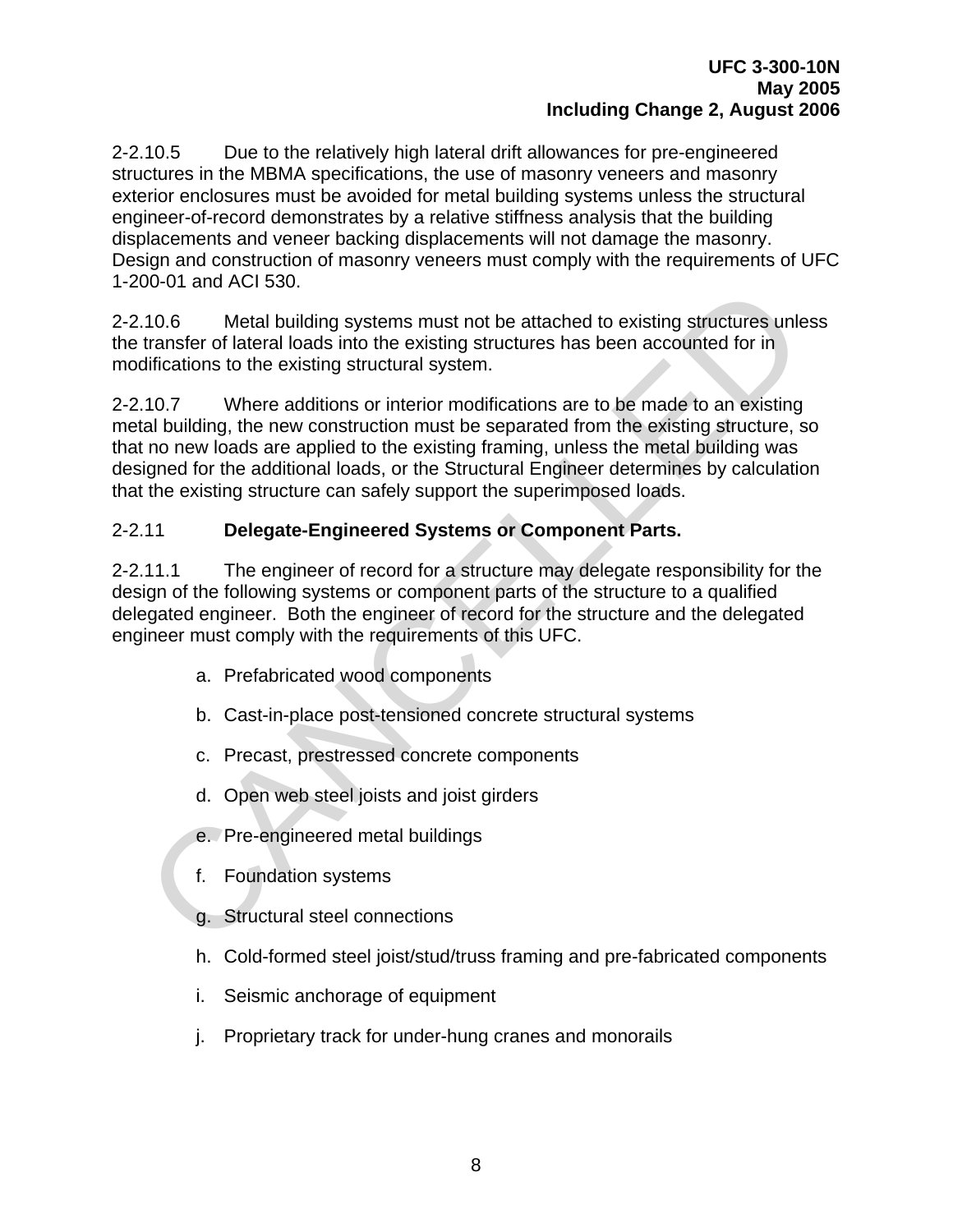- 2-2.11.2 The structural construction documents must include the following:
	- a. Complete dimensional information as required to design the system or component part
	- b. The nature, location, and magnitude of all design loads to be imposed on the structure
	- c. All design criteria for both the overall structure and the system or component part to be designed by the delegated engineer
	- d. All serviceability limit states that apply to the system or component part to be designed by the delegated engineer
- 2-2.11.3 The delegated engineering submittals must include the following:
	- a. Identification of the project
	- b. A printed title block bearing the printed name, address, license number of the delegated engineer, and the date of the drawing
	- c. The seal and signature of the delegated engineer
	- d. Installation or erection drawings, showing full details of materials to be used, including necessary accessories and instructions for construction, component details, and connection details
	- e. Calculations, showing all loads and other design criteria, and the magnitude and location of loads and reactions on other portions of the structural system

2-2.11.4 The structural engineer of record must review all submittals to verify compliance with the design intent and the specified design criteria, and to ensure coordination with the contract documents and other shop drawings. All submittals from the delegated engineer must be approved prior to the start of fabrication of the system or component part, and prior to any field construction that may be affected by the system or component part. c. All design criteria for both the overall structure and the system or<br>component part to be designed by the delegated engineer<br>d. All serviceability limit states that apply to the system or component part<br>be designed by t

- 2-2.11.5 The following submittals do not require the seal of a professional engineer:
	- a. Drawings prepared solely to serve as a guide for fabrication and installation and requiring no engineering input such as reinforcing steel shop drawings, structural steel, and steel joist and joist girder erection drawings.
	- b. Catalog information on standard products not fabricated for a specific project.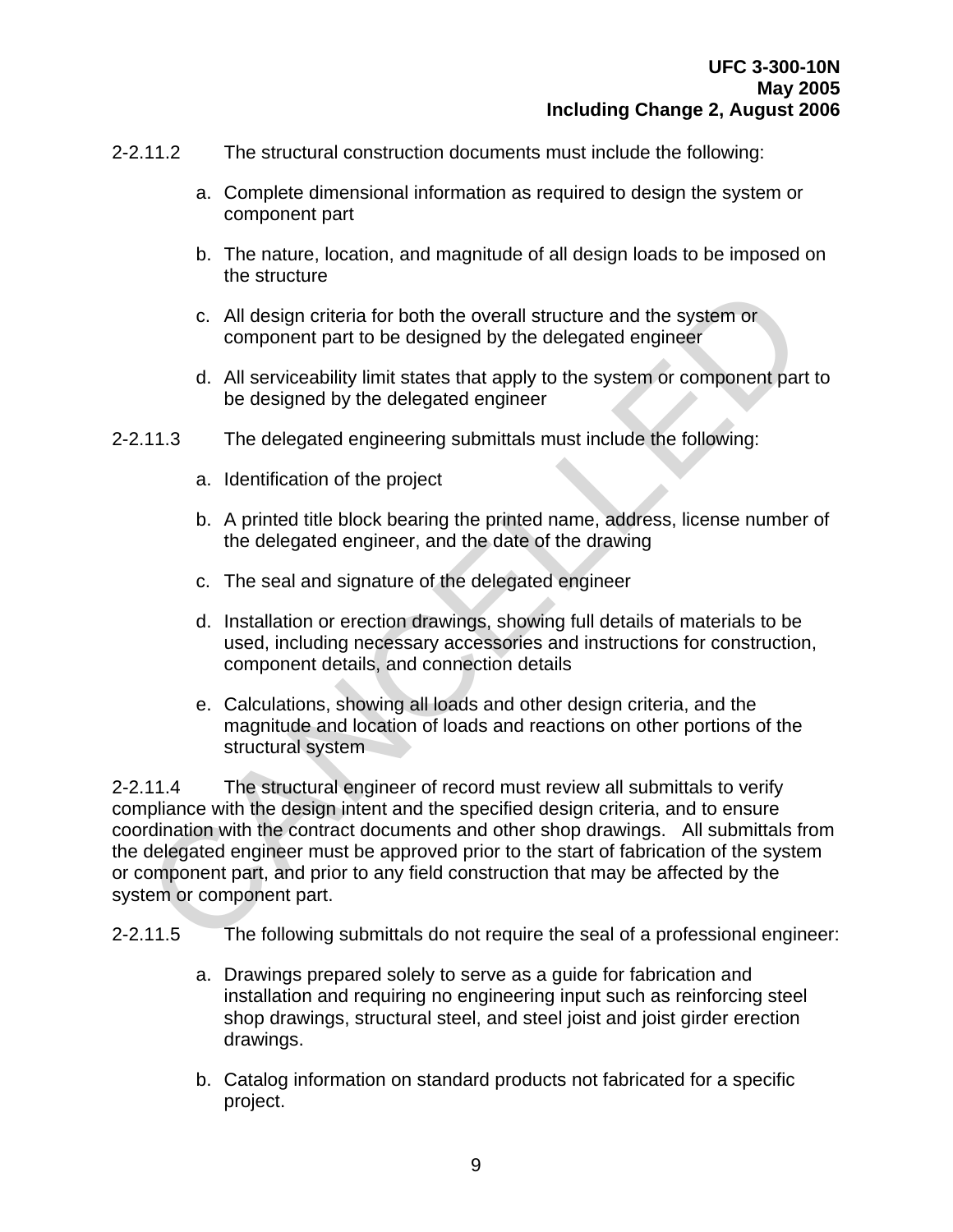## <span id="page-15-0"></span>2-2.12 **Cranes.**

All crane design and installation must be in accordance with the applicable provisions of the following:

- a. NAVFACINST 11450.1A, *Acquisition and Management of Weight Handling Equipment*
- b. NAVFAC P-307, Appendix E, *Weight Handling Equipment*
- c. UFC 3-320-07N, *Design: Weight Handling Facilities*
- d. CMAA Specification #70, *Specifications for Top Running Bridge and Gantry Type Multiple Girder Electric Overhead Traveling Cranes*
- e. CMAA Specification #74, *Specifications for Top Running & Under Running Single Girder Electric Traveling Cranes Utilizing Under Running Trolley Hoist*
- f. ANSI MH27.1, *Specifications for Patented-Track Underhung Cranes and Monorail Systems*

2-2.12.1 The design of crane or monorail support members and systems must also be in accordance with UFC 1-200-01, except Paragraph 1607.12.2 of the IBC will be modified to require the maximum wheel loads of the crane shall be increased by 25 percent for all types of overhead cranes to determine the induced vertical impact or vibration force.

# 2-2.13 **Fall Protection.**

Fall prevention and protection must be considered at a facility whenever there is a need to perform maintenance work or storing of equipment at heights. At the planning and design phase of a project, fall hazards should be considered and eliminated whenever possible. When elimination or prevention of fall hazards is not feasible, the design must include certified and labeled anchorages meeting the requirements of OSHA and the American National Standards Institute, ANSI Z359.1. Where fall protection is required in the vicinity of weight handling equipment, care must be taken to prevent potential conflicts between the weight handling equipment and the fall protection measures. b. NAVFAC P-307, Appendix E, Weight Handling Equipment<br>
c. UFC 3-320-07N, *Design: Weight Handling Facilities*<br>
d. CMAA Specification #70, *Specifications for Top Running Bridge and*<br>
Gant/*Type Multiple Girder Electric Ov* 

# 2-3 **QUALITY ASSURANCE.**

# 2-3.1 **General.**

Quality Assurance / Quality Control must be in accordance with UFC 1-200-01. This will include inspection and testing, and may include a Quality Assurance Plan and Structural Observations where applicable.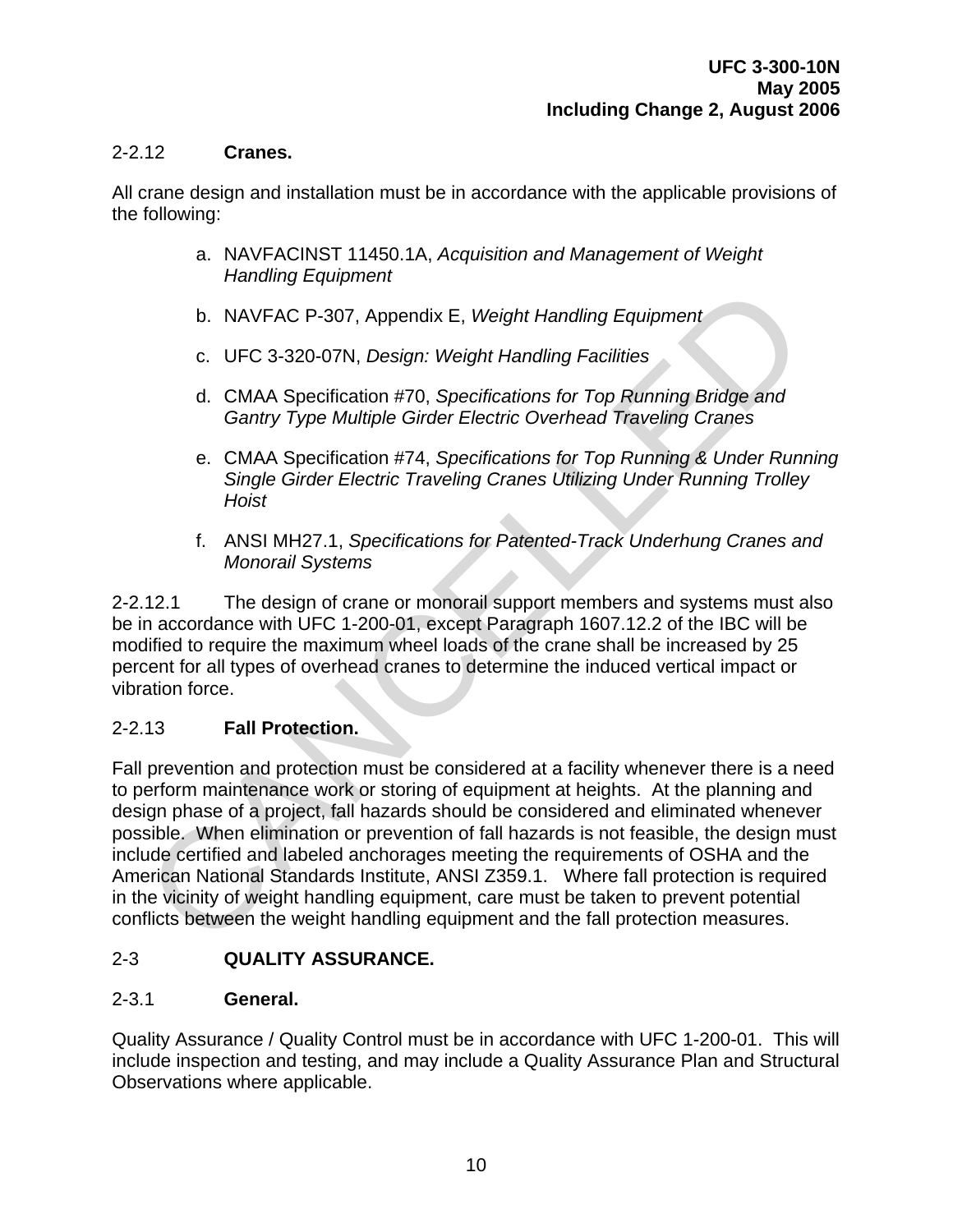2-3.1.1 When warranted by the project scope, the structural engineer of record must require additional inspections, tests, certifications, documentation and observation, beyond those required by UFC 1-200-01. Additional inspections, tests, certifications, documentation, or observations may be required for proprietary materials and systems.

2-3.1.2 The construction documents must contain a list of all required special inspections, field tests, laboratory tests, certifications, documentation, and field observations.

CRANCELLAND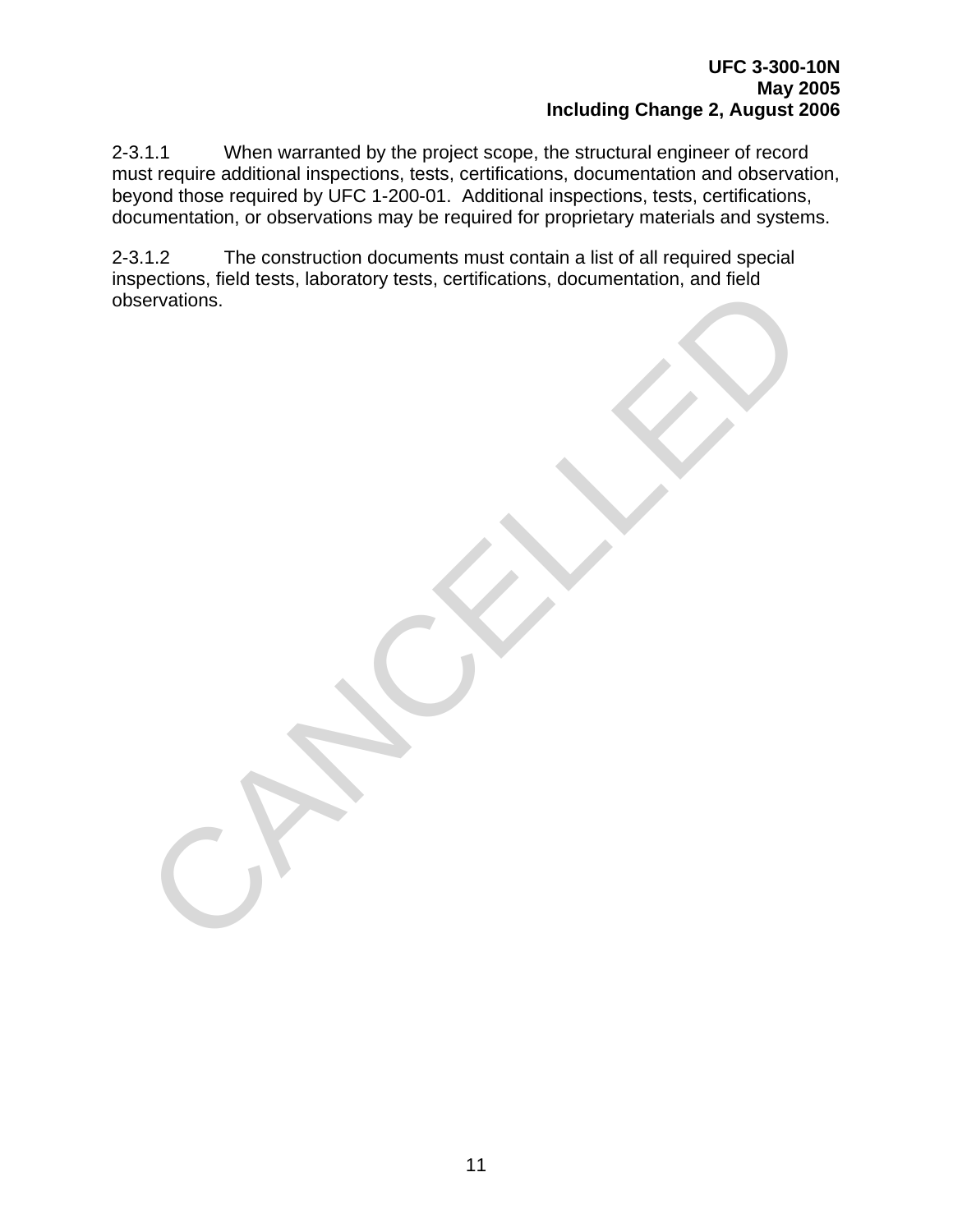# **CHAPTER 3 DESIGN ANALYSIS AND DOCUMENTATION**

# <span id="page-17-0"></span>3-1 **BASIS OF DESIGN**

Provide a narrative report on how the design concept satisfies the customer's requirements, meets criteria and is cost effective. Include statements on the following:

3-1.1 List a summary of the criteria upon which the structural design will be based. Include a statement of live loading to be used, to include floor loads, wind, snow, earthquake, etc., with references to justify the criteria used.

3-1.2 List all assumptions required for the structural design where the design criteria is undefined, unclear, conflicting, or unknown. State the basis for the assumption made.

3-1.3 Describe the gravity and lateral load structural systems selected for all facilities to be constructed, and explain why it was selected. Provide all pertinent information, such as capacity, size, dimensions, and a list of material selected with design strengths.

3-1.4 Provide a narrative summary of the type of foundation to be used, method by which the allowable bearing values are to be determined, and maximum allowable bearing capacity and lateral-force resisting capacity of the foundations, as well as other allowable soil parameters used in the design.

3-1.5 Describe the structural floor and roof systems proposed. Include a description of the lateral force resisting system with appropriate materials and dimensions. Clearly describe the load path to the foundation for both the vertical and the lateral-force resisting system. Include definitions of the manner in which foundations and slabs on grade are used to distribute lateral forces between the structure and the ground. 1.1 List a summary of the criteria upon which the structural design will be<br>
ed. Include a statement of live loading to be used, to include floor loads, wind, sn<br>
thquake, etc., with references to justify the criteria used

3-1.6 When appropriate, provide a statement of any special considerations that affect the design (e.g., "superflat floors" for high stacking warehouses, special corrosion resistance requirements, fire-resistive requirements, retractable roofs, crane or monorail, etc.).

## 3-2 **DRAWINGS.**

See UFC 1-300-09N. Structural drawings should be provided that sufficiently define and detail all structural work.

## 3-2.1 **Structural Notes.**

The drawings must contain a set of "Structural Notes" in accordance with UFC 1-200- 01 which provide critical reference information for use when future modifications and evaluations are made (e.g., Design Criteria, References to Design Standards, General Construction Requirements).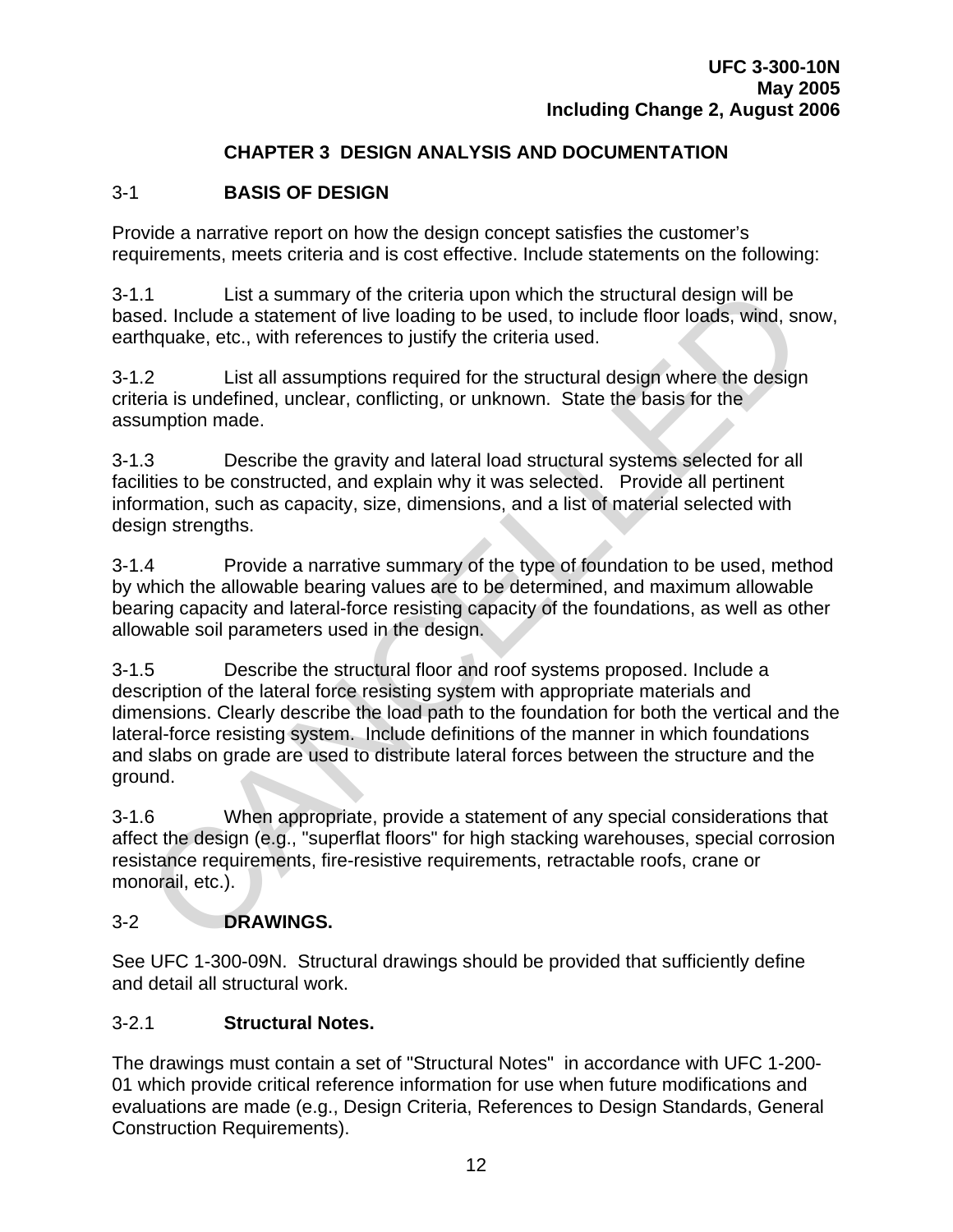<span id="page-18-0"></span>3-2.1.1 **Loads.** Provide loading information in accordance with UFC 1-200-01. Identify the source for all loads listed.

3-2.1.2. **Foundation Conditions.** Fully describe the foundation conditions, including the following, where applicable:

3-2.1.2.1 Describe site conditions, type of foundation to be used and the method employed to determine allowable soil bearing values.

3-2.1.2.2 Indicate the minimum allowable soil bearing capacity for shallow foundations, or the pile or pier capacity in both tension and compression for deep foundations.

3-2.1.2.3 Indicate the passive, active and at rest design pressures, the coefficient of friction and the sub-grade modulus.

3-2.1.2.4 Indicate if a site-specific design spectrum has been used in the design and give the site class in accord with the seismic design criteria used in the seismic design.

3-2.1.3 **Materials.** Clearly define the types, grades, and properties of materials for each structural element and system.

3-2.1.4 **Quality Assurance.** Provide a summary of the quality assurance requirements.

3-2.1.5 **Ammunition and Explosive Storage Facilities.** Drawings that include a standard approved design for Ammunition and Explosive storage facilities must include a note clearly identifying the source, name, and date of the standard design.

3-2.1.6 **Marine Structures.** List mooring, berthing and deck loads for marine structures, including ship classes, (e.g., DDG 51, CG 47, CVN, etc.) with associated displacements. ployed to determine allowable soil bearing values.<br>
1.2.2 Indicate the minimum allowable soil bearing capacity for shallow<br>
1.2.2 Indicate the minimum allowable soil bearing capacity for shallow<br>
Indications, or the pile o

# 3-3 **SPECIFICATIONS.**

See UFC 1-300-09N, *Design Procedures.*

# 3-4 **CALCULATIONS.**

3-4.1 Provide calculations to support all items and details outlined on the drawings and specifications. Structural calculations must be legible, orderly, and easily understandable. A registered practicing structural engineer different from the originator must check calculations.

3-4.2 Include a cover sheet indicating the project title, location, construction contract number, and the names of the persons originating and checking the calculations.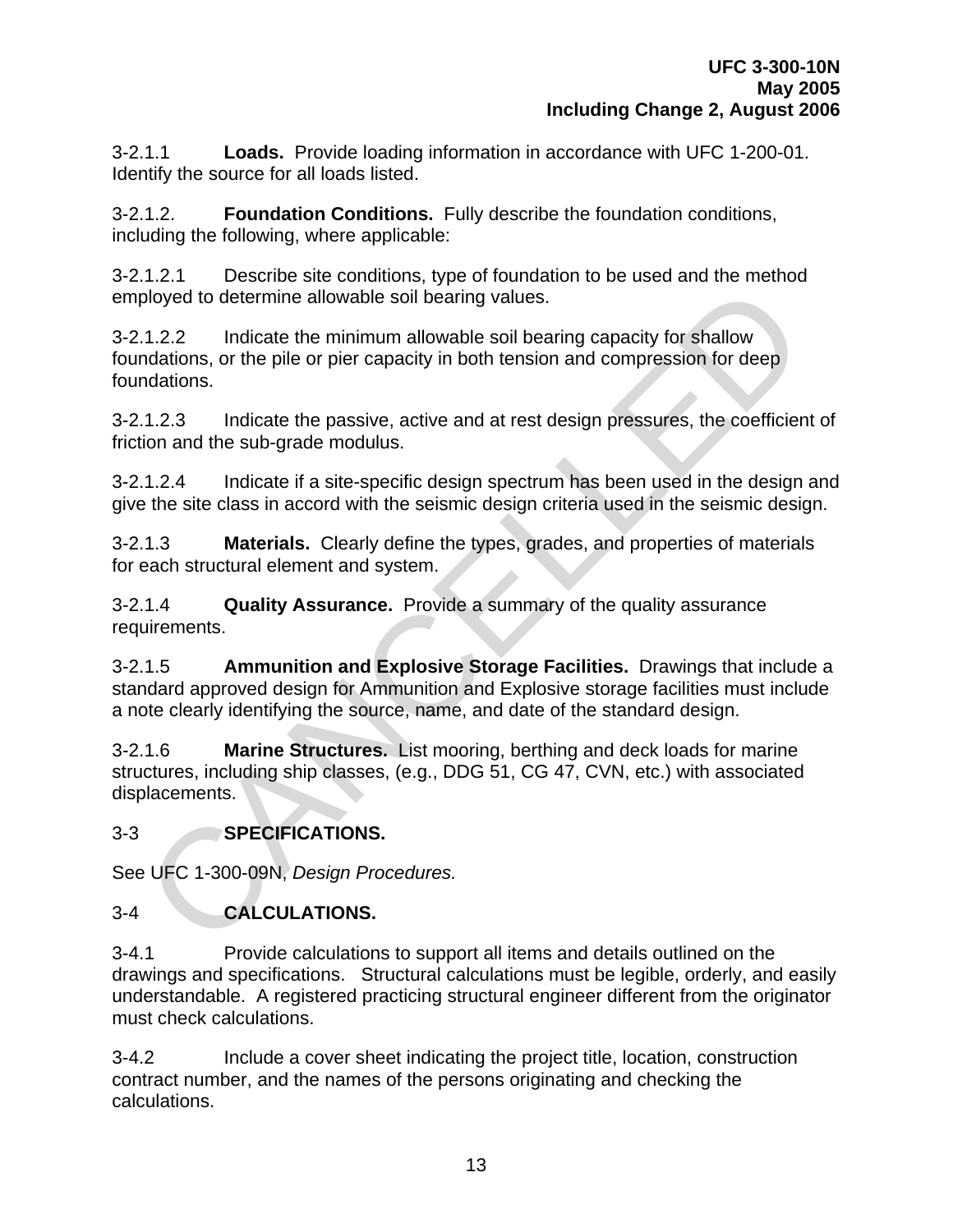<span id="page-19-0"></span>3-4.3 Include a table of contents.

3-4.4 Provide a brief statement describing the structural system, significant design parameters, and any restrictions that may affect the project design within the calculations.

3-4.5 Provide all design criteria including the following:

3-4.5.1 Loads. Include all loadings, forces, temperature changes, induced settlements, etc. that may affect the design of the structure. The list must include the application/location, magnitude, and units of measure for each load.

3-4.5.2 Restrictions. Include all limiting factors such as deflection limits (horizontal and vertical), height restrictions, special tolerances for installing or operating equipment, or other special restrictions that may affect the design of the structure.

3-4.5.3 Materials. Include all materials to be used and their allowable stress limits, yield strength, type, grade, class, and all other applicable material properties.

3-4.5.4 References. Include all criteria, accepted standards, manuals, codes, texts, papers, or other design information used in the analysis and design that is accepted in a public domain. All references must be appropriately identified. Abbreviations such as AISC, ASTM, ACI, etc. are acceptable. When a facility user provides criteria, document the originator in the calculations. 5.5.1 Loads. Include all loadings, forces, temperature changes, induced<br>telements, etc. that may affect the design of the structure. The list must include the<br>lication/location, magnitude, and units of measure for each loa

3-4.6 Provide structural calculations for the main framing systems and all beams, columns, walls, foundations, slabs, bracing, diaphragms, equipment supports, etc., and component inter-connections to provide a safe, stable, efficient and costeffective structural system for the project, considering all design loads and criteria.

3-4.7 Provide an adequate number of sketches with sufficient detail to make the designer's intention clear, concise, and easily understandable. Note all assumptions and references to codes, standards, criteria, drawings, and computer output.

3-4.8 Design for lateral forces must include design calculations for wind, seismic, and other potential loadings. The construction drawings must depict the governing design elements based on both seismic and wind design requirements.

3-4.9 Computer generated calculations must identify the program name, source, and version. Provide input data, including loads, loading diagrams, node diagrams, and adequate documentation to illustrate the design. The schematic models used for input must show, as a minimum, nodes/joints, element/members, materials/properties, and all loadings, induced settlements/deflections, etc., and a list of load combinations. Results must include an output listing for maximum/minimum stresses/forces and deflections for each element and the reactions for each loading case and combination.

## 3-5 **COST ESTIMATE.**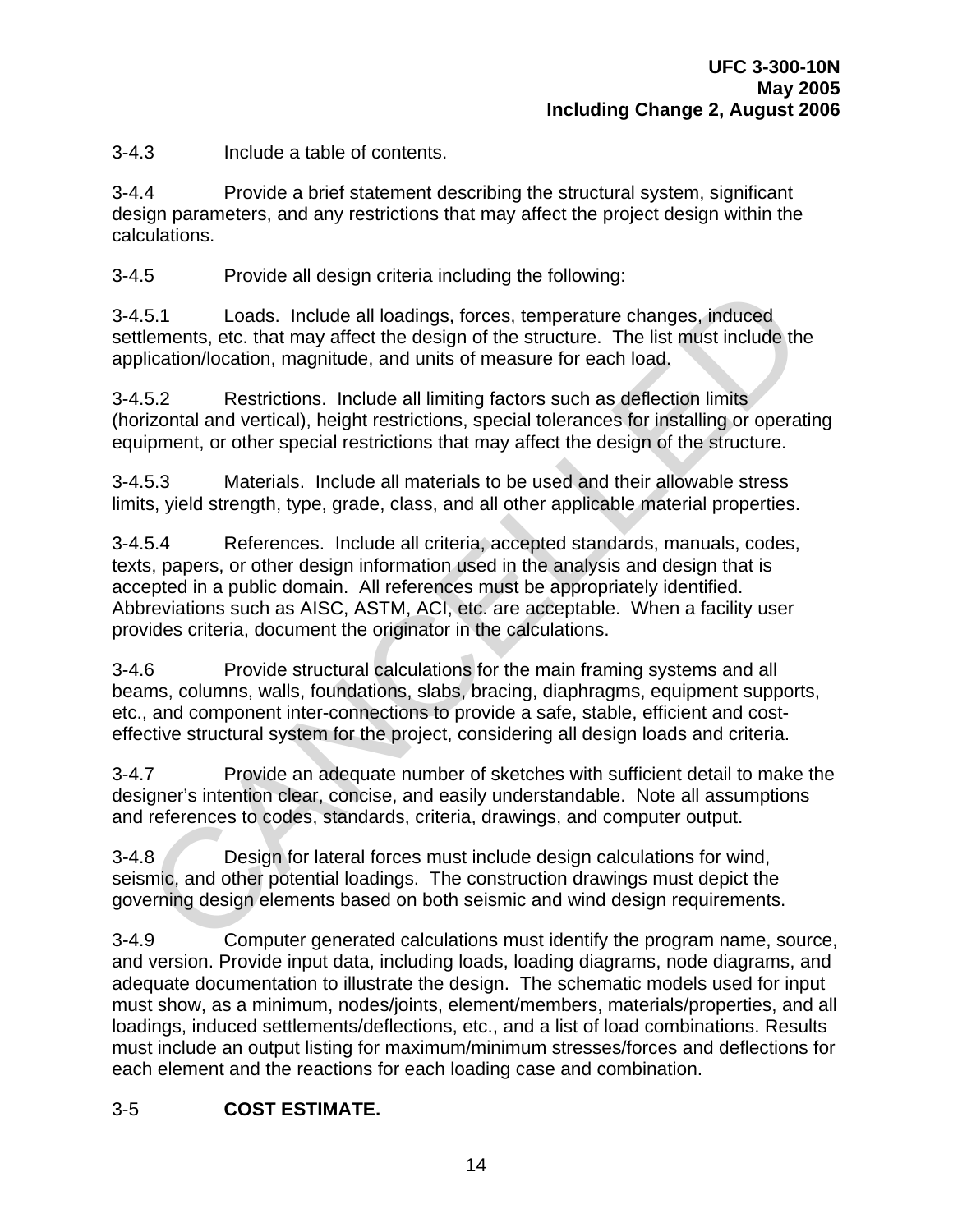See UFC 1-300-09N*.*

CANCELLED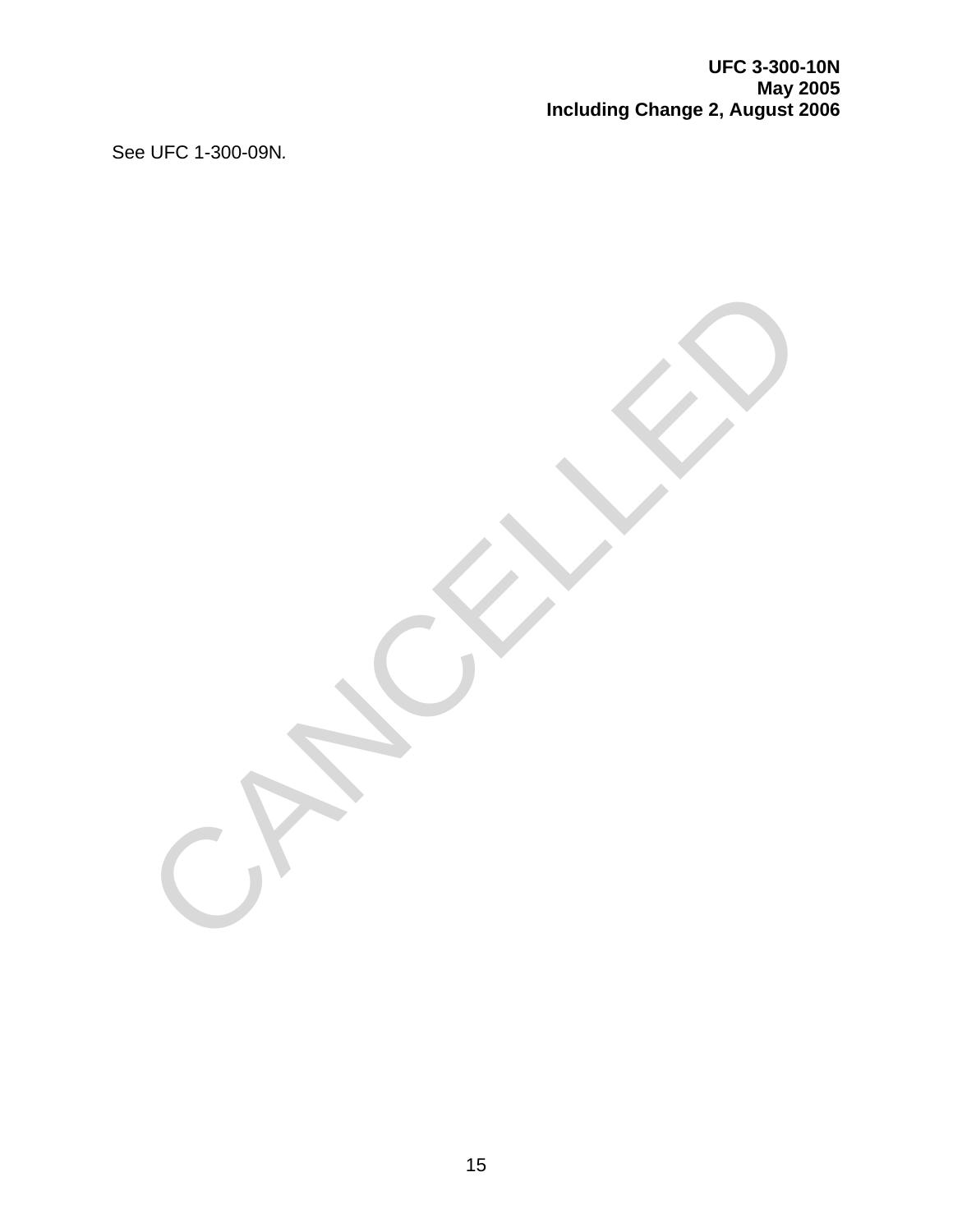# **CHAPTER 4 DESIGN-BUILD SUBMITTAL REQUIREMENTS**

# <span id="page-21-0"></span>4-1 **DESIGN-BUILD DOCUMENTATION REQUIREMENTS.**

There are two instances where Design-Build construction documentation may vary from Design-Bid-Build documentation. In Design-Build, the Contractor may submit manufacturer's catalog data for a particular product in lieu of a prescriptive specification. The other instance is that shop drawings can be included as design drawings. Refer to the Design-Build Request for Proposal (RFP) for additional direction for these two instances.

# 4-2 **CRITICAL PATH DESIGN SUBMITTALS.**

The government prefers to review as few submittal packages as possible. Critical Path Design Submittals are acceptable if they are substantiated as having an impact to the critical path in the Contractor's Accepted Network Analysis Schedule. A Critical Path Design Submittal must include all Design Analyses, Drawings, Specifications, and Product Data required to fully describe the project element for Government review. of the instance is that shop drawings can be included as design drawings. References that shop drawings can be included as design drawings. References<br>
CRITICAL PATH DESIGN SUBMITTALS.<br>
Supersiment prefers to review as few

## 4-2.1 **Foundation Submittal.**

This submittal must be a complete final submittal of the foundation design.

## 4-2.2 **Structural Submittal.**

This submittal must be a complete final submittal of the structural system of the building(s), including the foundation design.

## 4-2.3 **Building Enclosure Submittal.**

This submittal must be a complete final submittal and must include all construction documentation of the exterior building enclosure, including foundation design, structural system, along with the architectural exterior walls, windows and other glazing, and roofing.

## 4-2.4 **Remaining Work Submittal.**

A Remaining Work Submittal would be a submittal that incorporated all other work that was not included in a previously submitted Critical Path Submittal described in the previous paragraphs. A Remaining Work Submittal, combined with all of the subsequent Critical Path Submittals, must be a complete set of construction documents for a facility.

## 4-3 **QUALITY ASSURANCE / QUALITY CONTROL.**

Quality Assurance / Quality Control must be in accordance with UFC 1-200-01. This will include inspection and testing, and may include a Quality Assurance Plan and Structural Observations where applicable.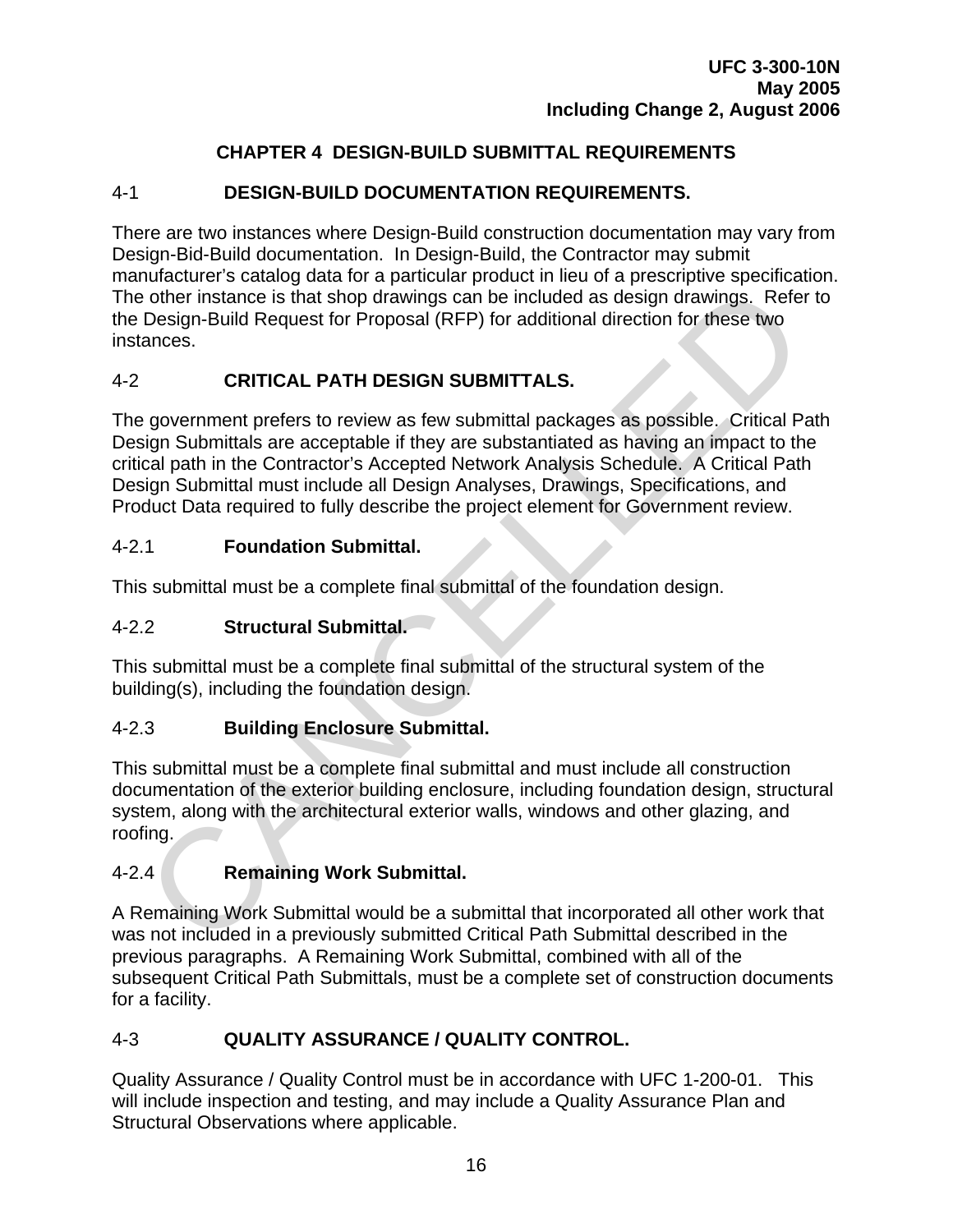## <span id="page-22-0"></span>4-3.1 **Structural Inspection.**

A "QC Specialist" for NAVFAC projects is equivalent to a "Special Inspector" as defined in the International Building Code. Quality Control (QC) specialists must be identified as required for the inspection of materials, installation, fabrication, erection or placement of components and connections, as defined in the International Building Code. The QC Specialists must demonstrate competence and be qualified and / or certified for the inspection of the particular type of construction or operation as applicable. Exection of the particular type of construction or operation as applicable.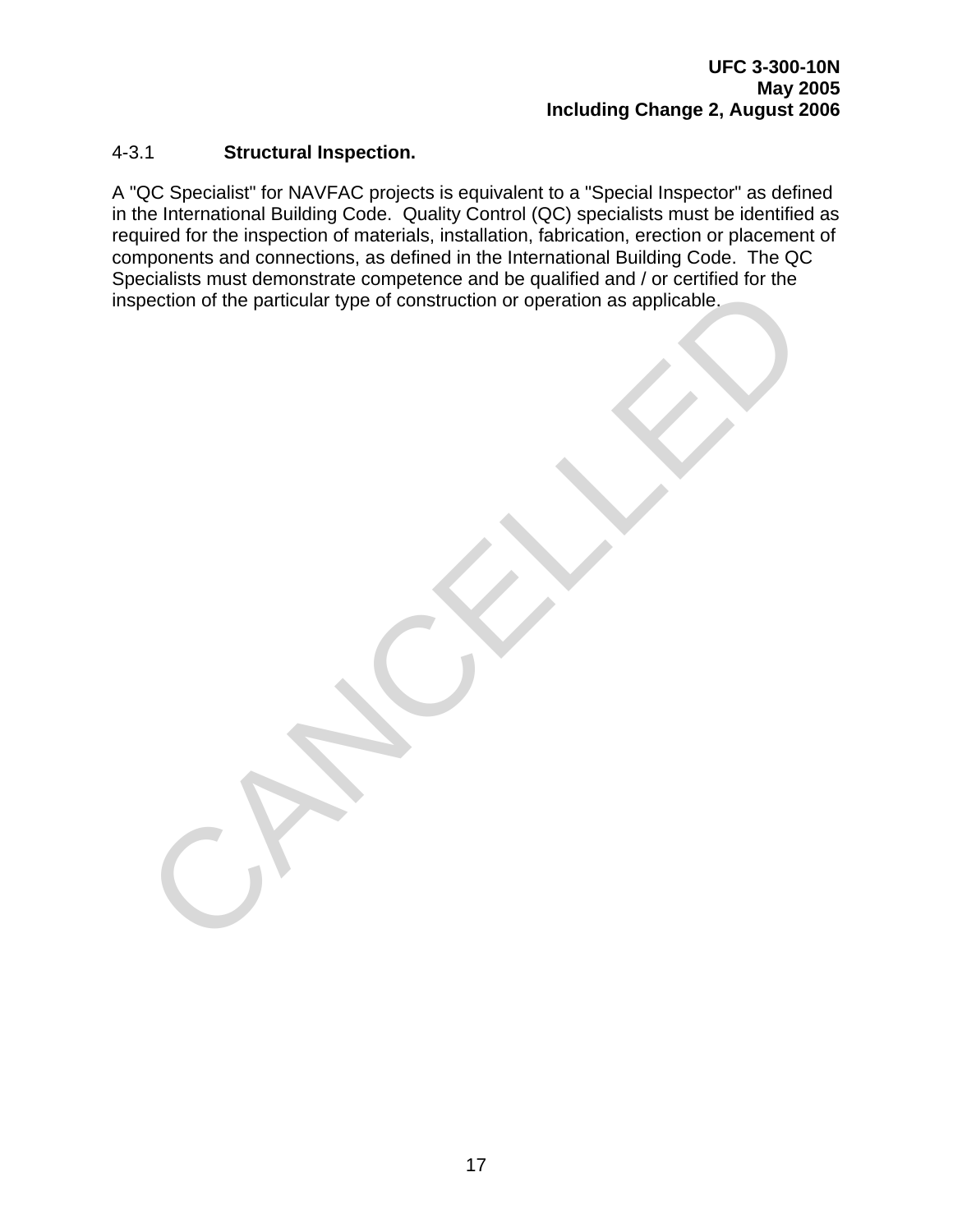## **APPENDIX A REFERENCES**

#### <span id="page-23-0"></span>**GOVERNMENT PUBLICATIONS:**

1. Department of Defense

United Facilities Criteria Internet Site

UFC's can be obtained at either the main UFC website at http://www.wbdg.org/ccb/browse\_cat.php?o=29&c=4 or the Navy Design-Build website at http://www.wbdg.org/ndbm/DesignGuid/DesignGuid. html?Tab=DesignGuid C's can be obtained at either the main UFC<br>
Significants of the Magnuments<br>
Significant at either the main UFC<br>
IFC 1-300-09N, Design Proc<br>
IFC 3-100-10, Architecture<br>
IFC 3-310-01, Architecture<br>
Load Data<br>
UFC 3-310-04, D

#### 2. Department of the Navy

<https://navfacilitator.navfac.navy.mil/cheng/enet/> tdls/seismic/docs/Inst\_11000040.pdf

Standardization Documents Order Desk 700 Robbins Avenue, Bldg. 4D Philadelphia, PA 19111-5094

UFC 1-200-01, *General Building Requirements*

UFC 1-300-09N, *Design Procedures*

UFC 3-100-10, *Architecture* 

UFC 3-310-01, *Design: Structural Load Data* 

UFC 3-310-04, *Design: Seismic Design* 

UFC 3-320-07N, *Design: Weight Handling Facilities* 

UFC 3-340-01, *Design and Analysis of Hardened Structures to Conventional Weapons Effects* 

UFC 4-010-01, *DoD Minimum Antiterrorism Standards for Buildings*

UFC 4-023-03, *Design of Buildings to Resist Progressive Collapse* 

UFC 4-150-01, *Design: Piers and Wharfs* 

NAVFACINST 11000.40, *Seismic Safety Requirements for Navy Owned and Leased Buildings*

NAVFACINST 11450.1A, *Acquisition and Management of Weight Handling Equipment* 

NAVFAC P-307, *Weight Handling Equipment*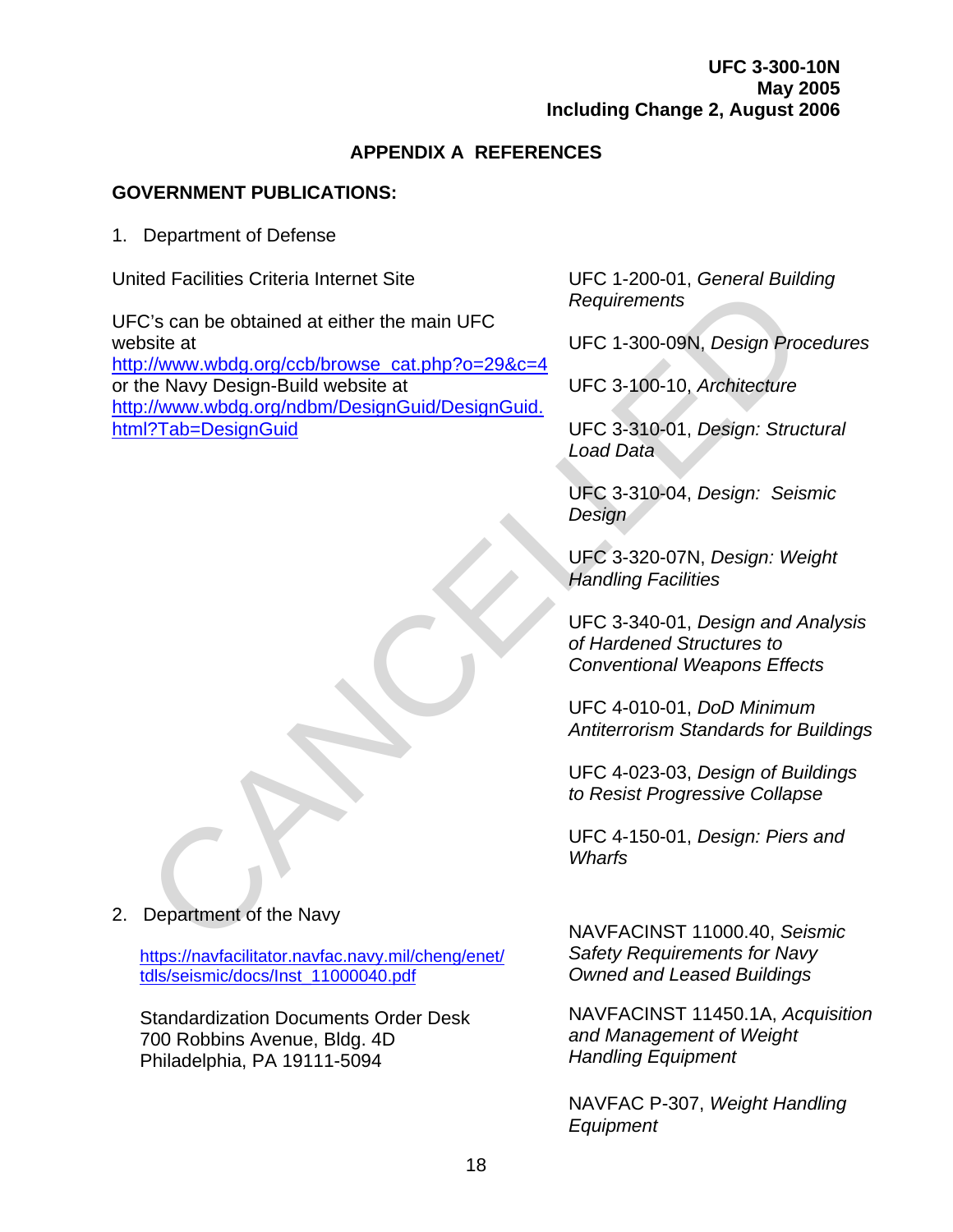3. Departments of the Air Force, Army, Navy

Standardization Documents Order Desk 700 Robbins Avenue, Bldg. 4D Philadelphia, PA 19111-5094

4. Federal Emergency Management Agency Federal Center Plaza 500 C. Street S.W. Washington, D.C. 20472 Federal Emergency Management Agency<br>
FEMA 350, Recommended Source France Content Plaza<br>
For C. Street S.W.<br>
Washington, D.C. 20472<br>
Washington, D.C. 20472<br>
FRA 351, Recommended Street Existing Welded Steel Moment-<br>
Frame B

## **NON-GOVERNMENT PUBLICATIONS:**

5. American Concrete Institute P.O. Box 9094 Farmington Hills, MI 48333-9094 TM5-1300/NAVFAC P-397/AFR 88- 22, *Structures to Resist the Effects of Accidental Explosions*

FEMA 350, *Recommended Seismic Design Criteria for New Steel Moment-Frame Buildings*

FEMA 351, *Recommended Seismic Evaluation and Upgrade Criteria for Existing Welded Steel Moment-Frame Buildings*

FEMA 352, *Recommended Post-Earthquake Evaluation and Repair Criteria for Welded Steel Moment-Frame Buildings*

FEMA 353, *Recommended Specifications and Quality Assurance Guidelines for Steel Moment-Frame Construction for Seismic Applications*

FEMA 355, *Seismic Design Criteria for Steel Moment-Frame Structures*

ACI 117 (1990), *Standard Specifications for Tolerances for Concrete Construction and Materials*

ACI 301 (1999), *Specifications for Structural Concrete*

ACI 302.1R (1996), *Guide for Concrete Floor and Slab Construction*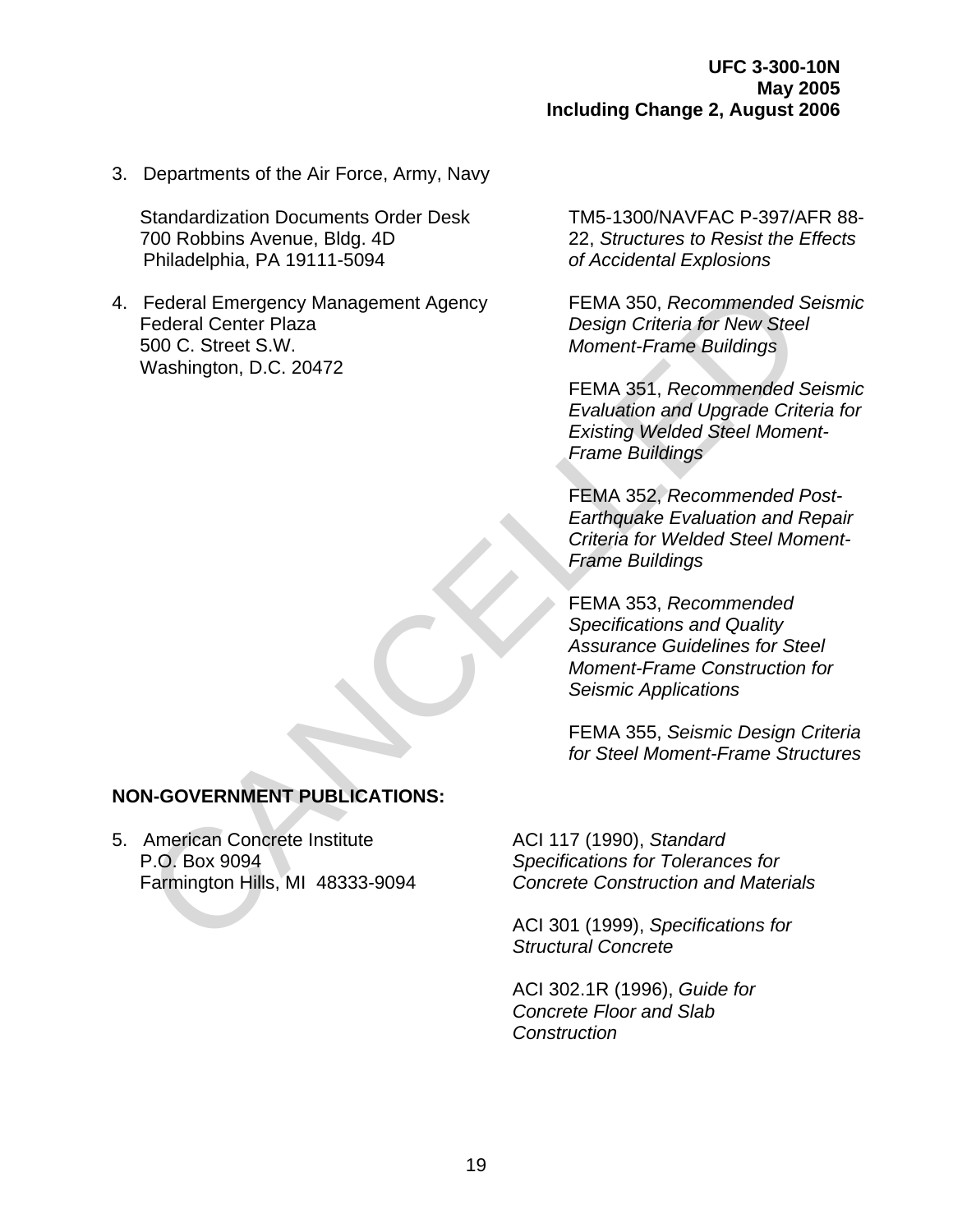ACI 530 (2002), *Building Code Requirements for Masonry Structures*

AISC Seismic (2005), *Seismic Provisions for Structural Steel* 

*Buildings*

6. American Institute of Steel Construction One East Wacker Drive, Suite 3100 Chicago, IL 60601-2001

> AISC Steel Design Guide 11 (1997), *Floor Vibrations Due to Human Activity*

> AISC *Code of Standard Practice for Steel Buildings and Bridges*, (2005)

ANSI Z359.1, *Safety Requirements for Personal Fall Arrest Systems, Subsystems and Components* 

ANSI MH27.1, *Specifications for Patented-Track Underhung Cranes and Monorail Systems*

ASTM A6 (2002) *General Requirements for Rolled Structural Steel Bars, Plates, Shapes, and Sheet Piling*

ASTM A123/A123M (2000), *Zinc (Hot-Dip Galvanized) Coatings on Iron and Steel Products*

ASTM A153/A153M (1998), *Zinc Coating (Hot-Dip) on Iron and Steel Hardware*

ASTM A653 (1997), *Steel Sheet, Zinc Coated or Zinc Coated (Galvanized or Zinc-iron Alloy Coated) by the Hot-dip Process*

ASTM A780 (1993; Rev. A), *Repair of Damaged and Uncoated Areas of Hot-Dip Galvanized Coatings*

- 7. American National Standards Institute 1819 L Street, NW 6th floor Washington, DC 20036 (http://www.ansi.org) Chicago, IL 60601-2001<br>
AISC Steising (2005), Seismic<br>
Provisions for Structural Steel<br>
Buildings<br>
AISC Steel Design Guide 11 (1997)<br>
Floor Vibrations Due to Human<br>
American National Standards Institute<br>
AISC Steel Design
- 8. American Society for Testing and **Materials** 100 Barr Harbor Drive West Conshohocken, PA 19428-2959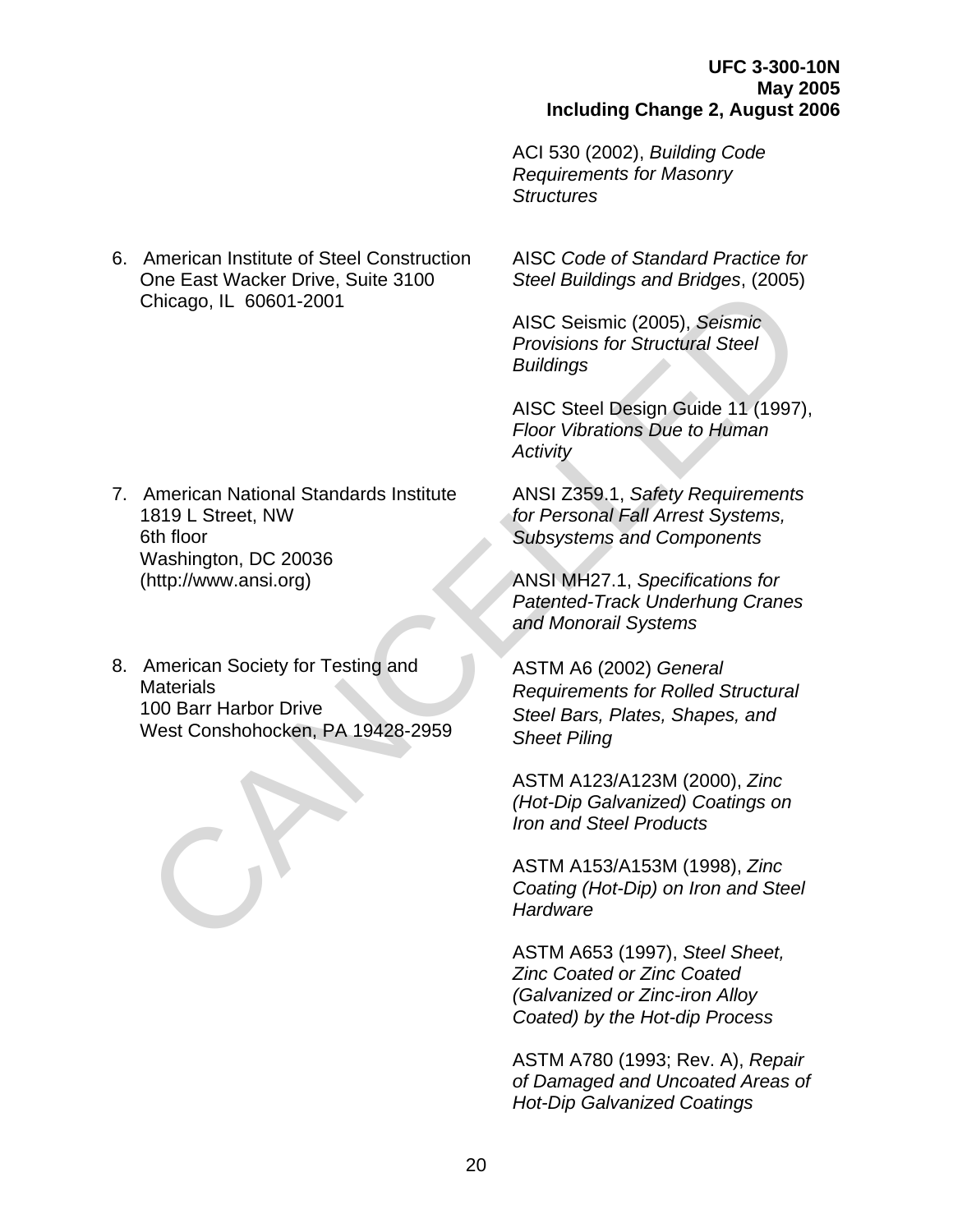ASTM A934 (2001), *Epoxy-Coated Prefabricated Steel Reinforcing Bars*

9. Brick Institute of America 11490 Commerce Park Drive Reston, VA 20191-1525 http://www.bia.org/BIA/technotes/t18a.htm

10. Crane Manufacturers Association of America 8720 Red Oak Boulevard, Suite 201 Charlotte, NC 28217-3992

BIA Technical Note 18A, *Design and Detailing of Movement Joints, Part 2*  (1991, Reissued 2001)

CMAA Specification #70, *Specifications for Top Running Bridge and Gantry Type Multiple Girder Electric Overhead Traveling Cranes*, (2004)

CMAA Specification #74, *Specifications for Top Running & Under Running Single Girder Electric Traveling Cranes Utilizing Under Running Trolley Hoist*, (2004) International Cole Carrier Massacristics (State 2014)<br>
CARRENGE AND A Specifications for Top Running<br>
America<br>
Specifications for Top Running<br>
Charlotte, NC 28217-3992<br>
Carrier Specifications for Top Running<br>
Cranes, (2004

11. International Code Council 5203 Leesburg Pike, Suite 708 Falls Church, VA 22041

12. Metal Buildings Manufacturers Association 1300 Sumner Avenue Cleveland, OH 44115

13. National Concrete Masonry Association 13750 Sunrise Valley Drive Herndon, VA 20171-4662 http://www.ncma.org/

*Metal Building Systems Manual*, (2002)

International Building Code (IBC-

2003)

NCMA-Tek 10-2B (2003), *Control Joints for Concrete Masonry Walls - Empirical Method*

NCMA-Tek 10-3 (2003), *Control Joints for Concrete Masonry Walls - Alternative Engineered Method*

14. Steel Stud Manufacturers Association 8 S. Michigan Avenue Chicago, IL 60603

*Product Technical Information*, 2001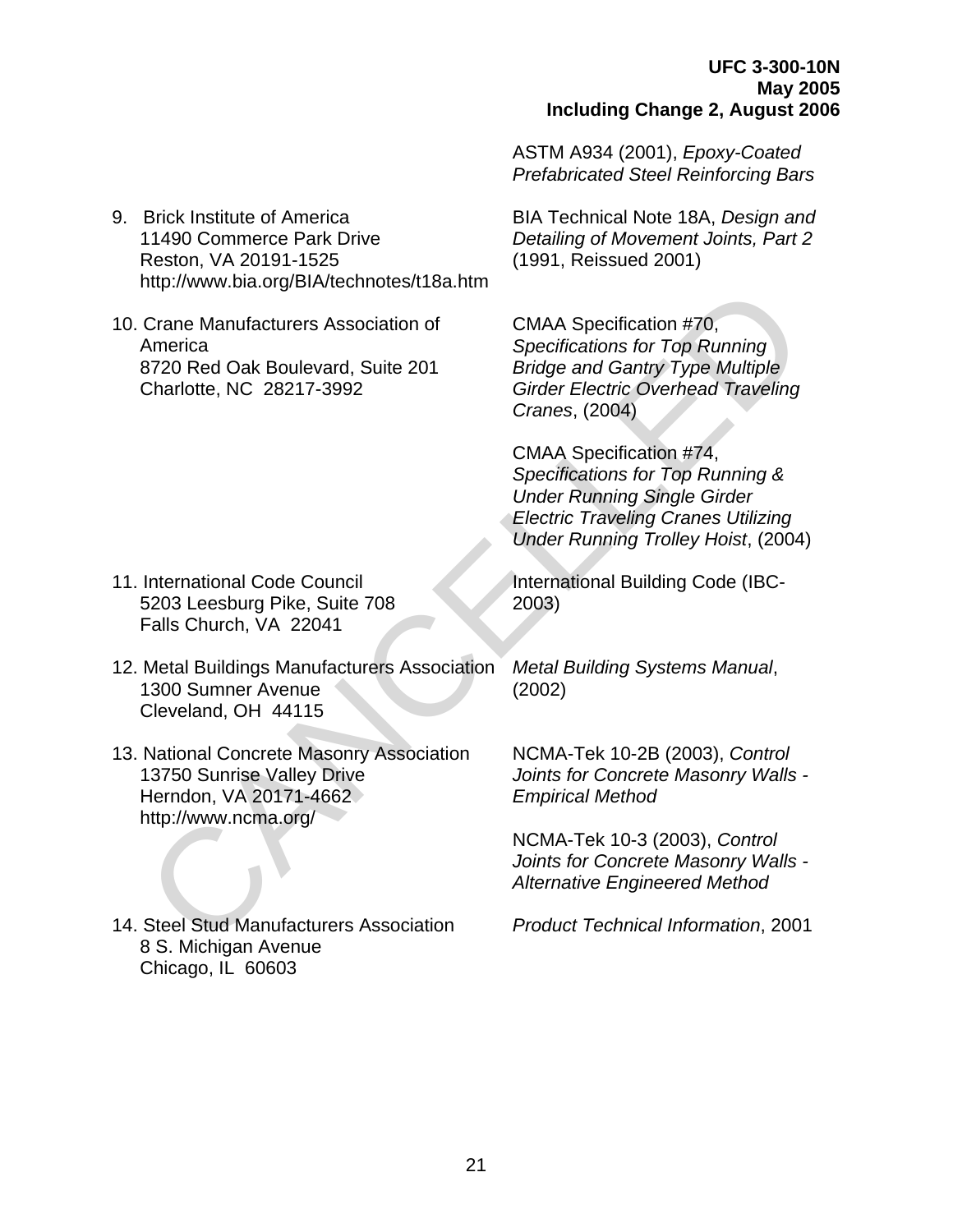# **APPENDIX B BEST PRACTICES**

<span id="page-27-0"></span>B-1 **SELECTION OF STRUCTURAL SYSTEMS.** Consider logical alternatives for the foundations and for the framing systems when selecting the structural system. The following factors should be considered:

- a. Total Life Cycle cost effectiveness of the structural system (the design life of the facility, and the maintenance costs over this period)
- b. Constructability
- c. Experience level and availability of local contractors and labor force
- d. Availability of materials at the project location
- e. Experience of inspection personnel
- f. Construction schedule and methods
- g. Site environment, including accessibility, climate, seismic hazard, subsurface conditions, and wind velocity

## B-2 **SYSTEMS BEST PRACTICES.**

## B-2.1 **General.**

Construction Adjustments: Where building finishes or other building features that are supported by structural elements require close construction tolerances, attachments to the structural elements should be detailed such that adjustments may be made in the field to compensate for lack of correct fit. of the facility, and the maintenance costs over this period)<br>
b. Constructability<br>
c. Experience level and availability of local contractors and labor force<br>
d. Availability of materials at the project location<br>
e. Experie

## B-2.2 **Concrete.**

B-2.2.1 All concrete should have a specified compressive strength (f'c) of not less than 20 Mpa (3,000 psi) at 28 days.

B-2.2.2 With the exception of floor slabs in aircraft hangars and heavy industrial facilities where the slab is designed as a rigid pavement, concrete floor slabs on ground should be reinforced and have a thickness of not less than 101mm (4 inches). Minimum reinforcing should be #3 reinforcing bars at 406mm (16") on center or 152x152 - MW18.7xMW18.7 (6x6-W2.9xW2.9) welded wire reinforcing. The slab reinforcing should be placed on firm supports approximately 1/3 the slab depth from the top of slab with a minimum cover of 38mm (1-1/2 inches).

B-2.2.3 Concrete wall and column footings should have a minimum thickness of 305mm (12 inches), and a minimum width of 457mm (18 inches).